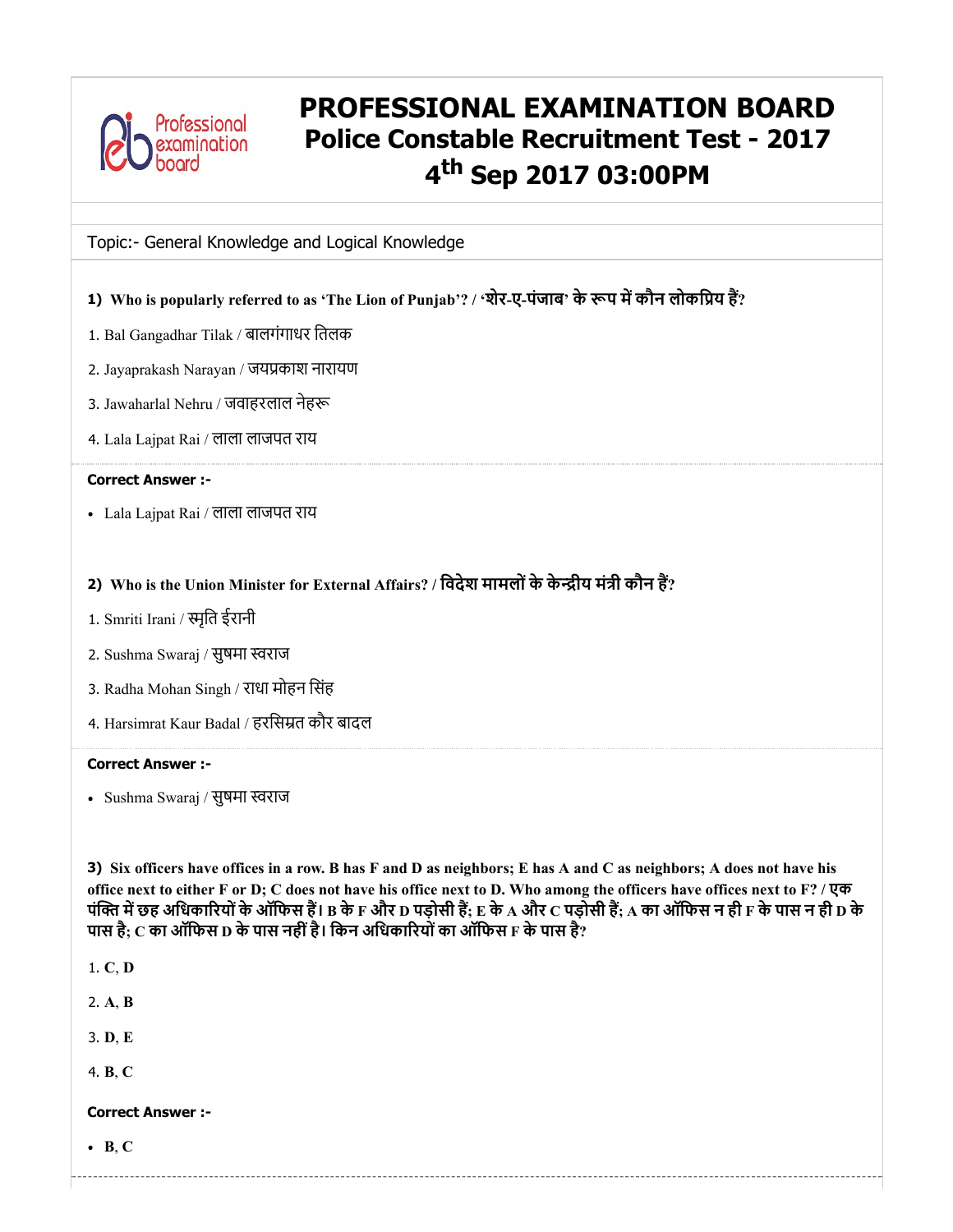| 4) How many seats did the debutant Aam Aadmi Party secure in the 2017 state elections in Punjab? / 2017 में पंजाब में<br>हुए विधानसभा चुनावों में आम आदमी पार्टी ने कितनी सीटें प्राप्त की? |
|---------------------------------------------------------------------------------------------------------------------------------------------------------------------------------------------|
| 1.24                                                                                                                                                                                        |
| 2.23                                                                                                                                                                                        |
| 3.20                                                                                                                                                                                        |
| 4.19                                                                                                                                                                                        |
| <b>Correct Answer :-</b>                                                                                                                                                                    |
| $\bullet$ 20                                                                                                                                                                                |
| 5) How many numbers greater than 50,000 can be formed with digits 4, 0, 6, 5, and 1? / अंक 4,0,6,5 और 1 के साथ<br>50,000 से अधिक कितनी संख्याओं का निर्माण किया जा सकता है?                 |
| 1.48                                                                                                                                                                                        |
| 2.24                                                                                                                                                                                        |
| 3.36                                                                                                                                                                                        |
| 4.60                                                                                                                                                                                        |
| <b>Correct Answer :-</b>                                                                                                                                                                    |
| $-48$                                                                                                                                                                                       |
|                                                                                                                                                                                             |
| 6) Which state is home to the largest cave temple, 'Kailash Temple' of India? / भारत का सबसे बड़ा गुफा मंदिर 'कैलाश<br>मंदिर' किस प्रदेश का है?                                             |
| 1. Punjab / पंजाब                                                                                                                                                                           |
| 2. Uttar Pradesh / उत्तर प्रदेश                                                                                                                                                             |
| 3. Andhra Pradesh / आंध्र प्रदेश                                                                                                                                                            |
| 4. Maharashtra / महाराष्ट्र                                                                                                                                                                 |
| <b>Correct Answer:-</b>                                                                                                                                                                     |
| • Maharashtra / महाराष्ट्र                                                                                                                                                                  |
| 7) Which Indian State has been declared as the first 'Digital State' of India? / भारत के किस प्रदेश को प्रथम 'डिजिटल<br>प्रदेश' के रूप से घोषित किया गया है?                                |

- 1. Goa / गोवा
- 2. Karnataka / कनाटक
- 3. Kerala / केरल
- 4. Maharashtra / महारा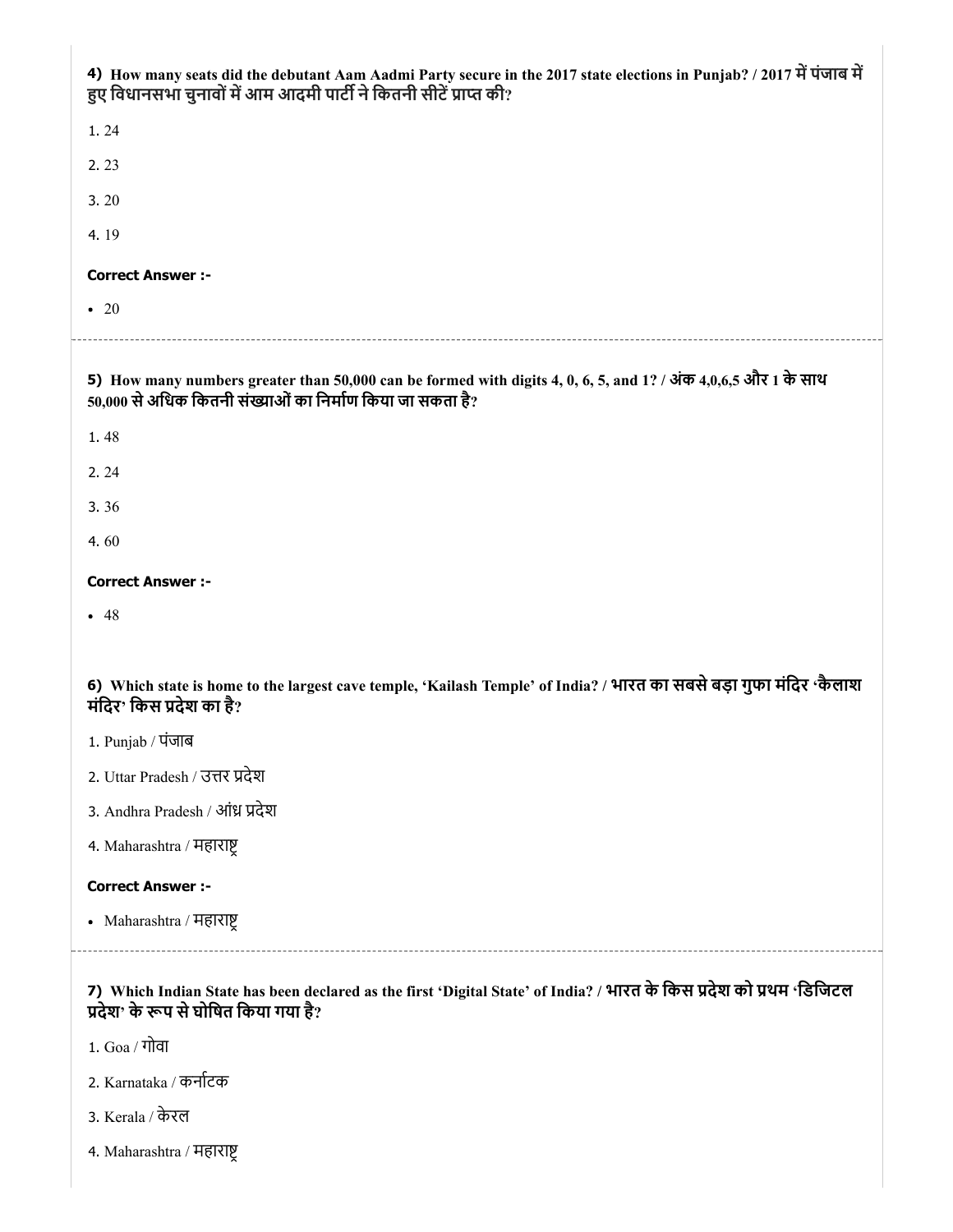Kerala / केरल

# 8) Which of the districts of Malwa region is known for slate pencil factories? / मालवा क्षेत्र के कौन-सा जिला स्लेट पेसिल कारखानों के लिए प्रसिद्ध है?

- 9) The planet nearest to the sun is / सूरज का सबसे नजदीकी ग्रह है: 10) The Ashok Chakra on the Indian National Flag has / भारतीय राष्ट्रीय झंडे के अशोक चक्र में कितनी तीलियां ह 11) The Ashok Chakra in the Indian National Flag is in which colour? / भारतीय राष्ट्रीय झंडे का अशोक चक्र किस रंग 1. Jhabhua / झाबुआ 2. Indore / इन्दौर 3. Mandsaur / मंदसौर 4. Barwani / बरवानी Correct Answer :- Mandsaur / मंदसौर 1. Uranus / यूरेनस 2. None of the above / उपरोक्त में से कोई नहीं 3. Mercury / बुध ह 4. Pluto / प्लूटो Correct Answer :- Mercury / बुध ह 1. 12 spokes/ 12 तीिलयाँ 2. 18 spokes / 18 तीिलयाँ 3. 24 spokes / 24 तीिलयाँ 4. 30 spokes / 30 तीिलयाँ Correct Answer :- 24 spokes / 24 तीिलयाँ का होता है? 1. India Green / भारतीय हरा
- 2. Dark Brown / गहरा भूरा
- 3. Navy Blue / गहरा नीला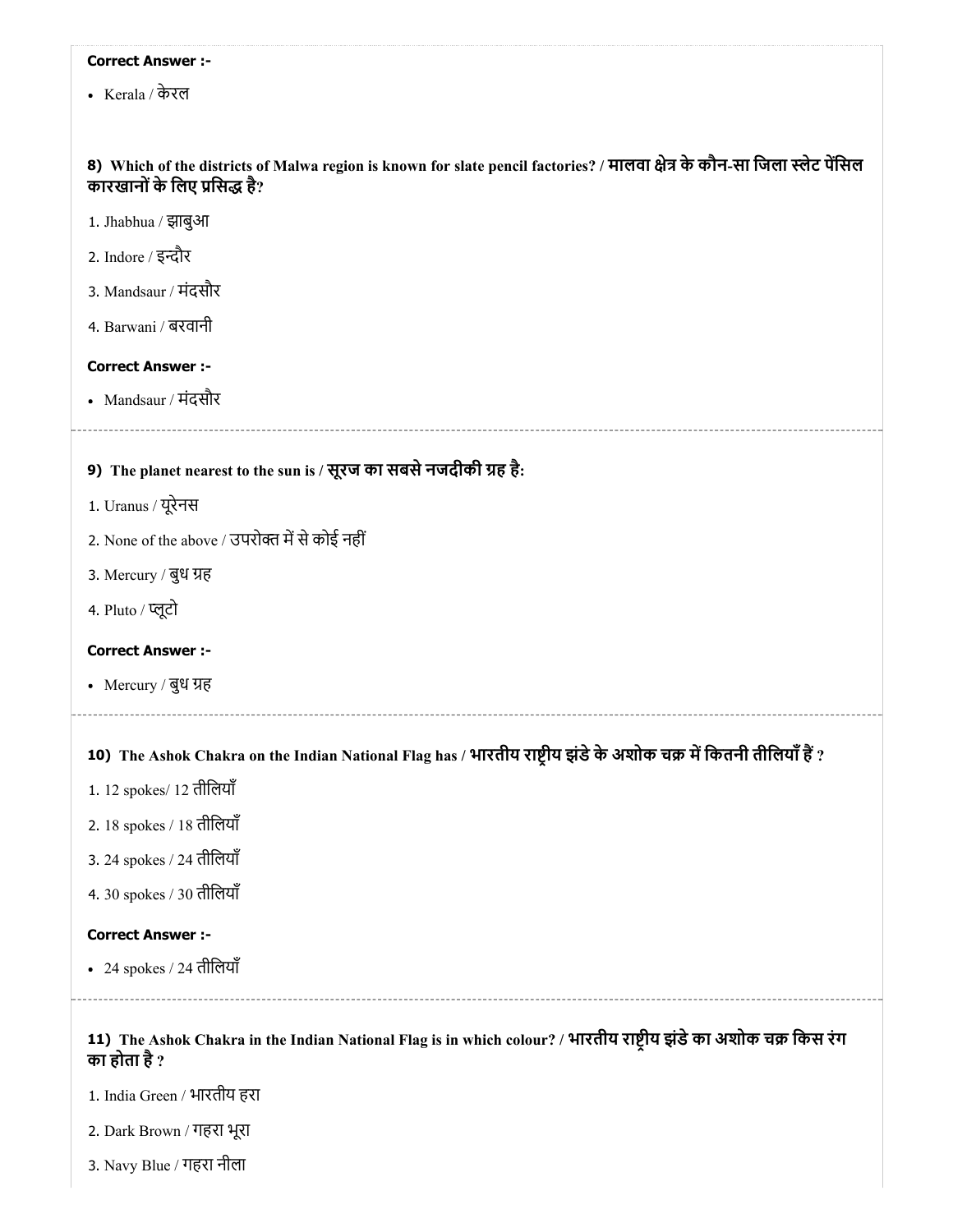|  | ४. Black / काला |  |  |
|--|-----------------|--|--|
|  |                 |  |  |
|  |                 |  |  |
|  |                 |  |  |

Navy Blue / गहरा नीला

# 12) If WATCH is coded XCWGM, then how is DELHI coded? / यिद WATCH को XCWGM सेकोिडत िकया जाता है, तो DELHI को कैसेकोिडत िकया जायेगा?

1. FGNLN

2. EGOLN

3. EGPLN

4. FGOLN

### Correct Answer :-

• EGOLN

### 13) Who has been awarded the Sangeet Natak Akademi Puraskar for the year 2016? / वर्ष 2016 के लिए संगीत नाटक अकादमी पुरस्कार किसे दिया गया है?

- 1. Mallika Sarabhai / मल्लिका साराभाई
- 2. Satyabrata Rout / सत्यव्रत राउत
- 3. BirjuMaharaj / िबरजूमहाराज
- 4. Leila Seth / लीला सेठ

### Correct Answer :-

• Satyabrata Rout / सत्यव्रत राउत

14) If *MATHS* is coded *LZSGR,* then how is *GEOGRAPHY* coded? / यिद *MATHS* को *LZSGR* सेकोिडत िकया जाता है, तो *GEOGRAPHY* को कैसेकोिडत िकया जायेगा?

- 1. *FDNFQZQGX*
- 2. *FDPFQZOGX*
- 3. *FDNFSZOGX*

4. *FDNFQZOGX*

Correct Answer :-

*FDNFQZOGX*

15) If *nib laf bal* means *elephants are mammals* and *laf nav nib* means *elephants are out*, the code for which word cannot be inferred with certainty? / यिद *nib laf bal* का अथ*elephants are mammals* और *laf nav nib* का अथ*elephants are out* है, तो कौन से शब्द के लिए कोड निश्चितता से अनुमान नहीं लगाया जा सकता।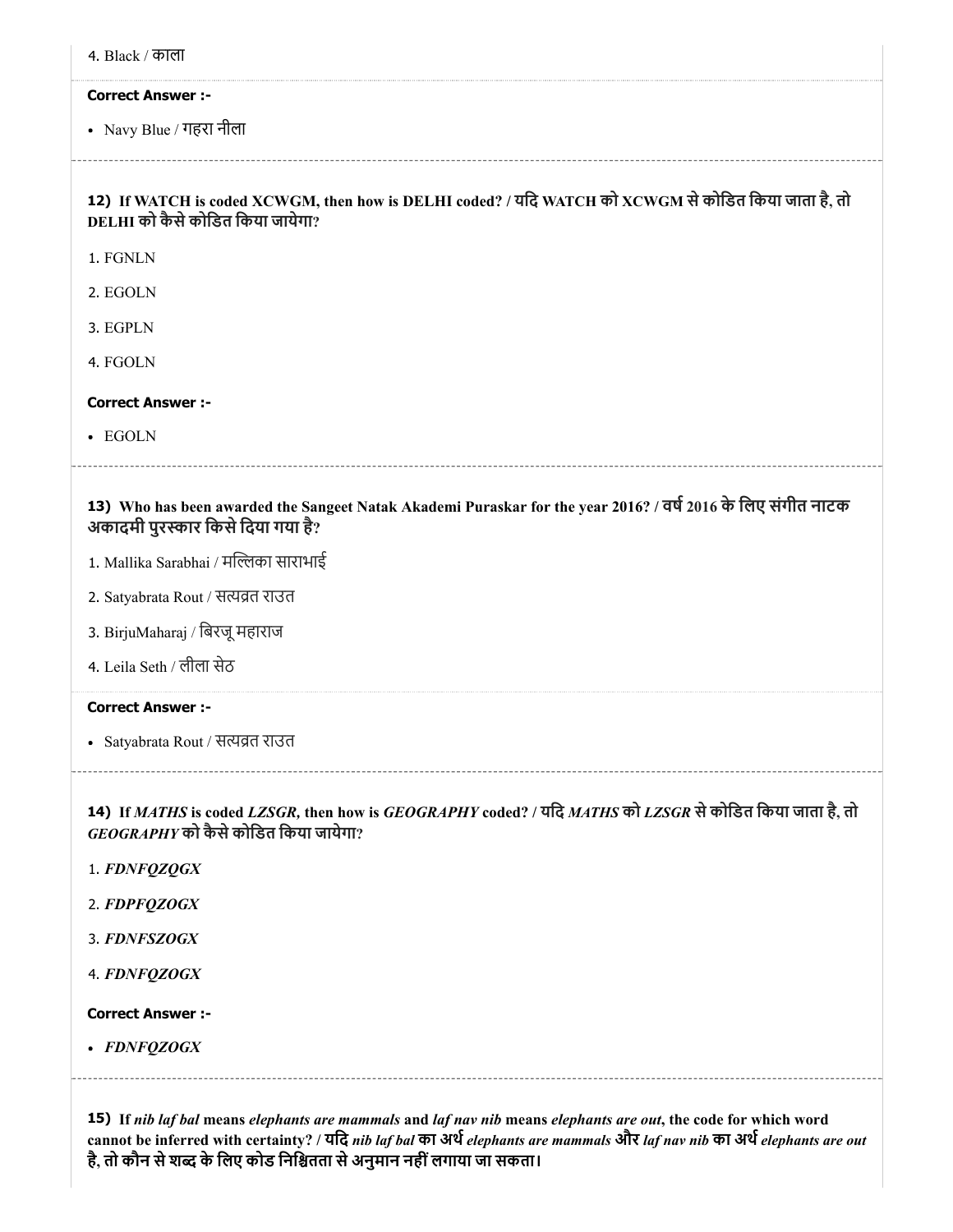- 1. *Elephants*
- 2. *Out*
- 3. *Mammals*
- 4. *None of the above /* उपरो मसेकोई नहीं

*Elephants*

# 16) 'Santosh trophy' is associated with / 'संतोष ट्रॉफी' इससे संबंधित है:

- 1. Hockey / हॉकी
- 2. Football / फुटबॉल
- 3. Weight-lifting / भारोत्तोलन
- 4. Wrestling /कुश्ती

### Correct Answer :-

Football / फुटबॉल

17) Who was named the Vice Presidential candidate of the National Democratic Alliance (NDA) in 2017? / 2017 म राष्ट्रीय जनतांत्रिक गठबंधन (एनडीए) के उपराष्ट्रपति के उम्मीदवार के रूप में किसे नामित किया गया?

- 1. Venkaiah Naidu / वकैया नायडू
- 2. Sushma Swaraj / सुषमा स्वराज
- 3. C VidyasagarRao / सी विद्यासागर राव
- 4. Gopalkrishna Gandhi / गोपालकृ गांधी

### Correct Answer :-

Venkaiah Naidu / वकैया नायडू

18) In a certain code language, *Love is blind* means *347*, *Help blind men* means *756*, *Love is sweet* means *439*. Which is the word for *sweet* in that code language?/ एक ख़ास कोड भाषा म, *Love is blind* का अथ*347, Help blind men* का अथ*756, Love is sweet* का अथ*439* होता है। इस कोड भाषा म*sweet* के िलए िकस श का इेमाल िकया गया है?

1. *3*

2. *7*

3. *9*

4. *4*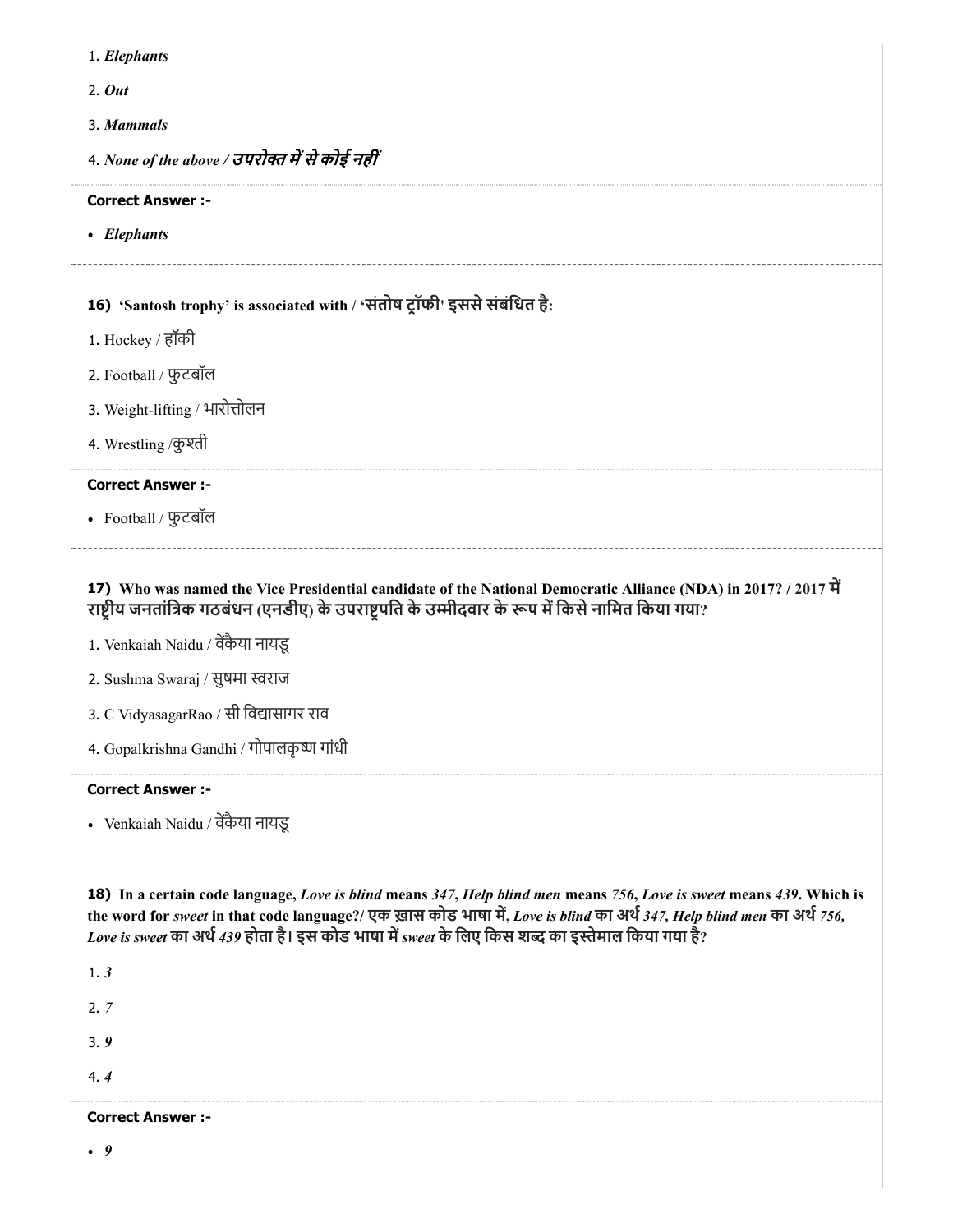19) In a fair dice thrown, what is the probability of getting a multiple of 2? / निष्पक्ष पासा फेंकने पर, 2 के गुणज आने की क्या प्रायिकता है?

 $\mathbf{1}$  $1.3$  $\mathbf{1}$  $2.4$  $\frac{1}{3}$  $\frac{1}{6}$ 

### Correct Answer :-

 $\frac{1}{2}$ 

### 20) The President of the Constituent Assembly was elected in / संविधान सभा के अध्यक्ष का चयन कब हुआ था?

- 1. July, 1950 / जुलाई 1950
- 2. December, 1946 / िदसंबर 1946
- 3. December, 1948 / िदसंबर 1948
- 4. November, 1949 / नवंबर 1949

### Correct Answer :-

December, 1946 / िदसंबर 1946

| 21)<br>नहीं करता है।                                        |                                                                                              |  |
|-------------------------------------------------------------|----------------------------------------------------------------------------------------------|--|
| 1. Gujarat / गुजरात                                         |                                                                                              |  |
| 2. Rajasthan / राजस्थान                                     |                                                                                              |  |
| 3. Bihar / बिहार                                            |                                                                                              |  |
| 4. Maharashtra / महाराष्ट्र                                 |                                                                                              |  |
| <b>Correct Answer :-</b>                                    |                                                                                              |  |
| • Bihar / बिहार                                             |                                                                                              |  |
| 1. Sunil Singhi / सुनील सिंघी<br>2. Simran Jain / सिमरन जैन | 22) si the first member of the Jain community to be appointed to the National Commission for |  |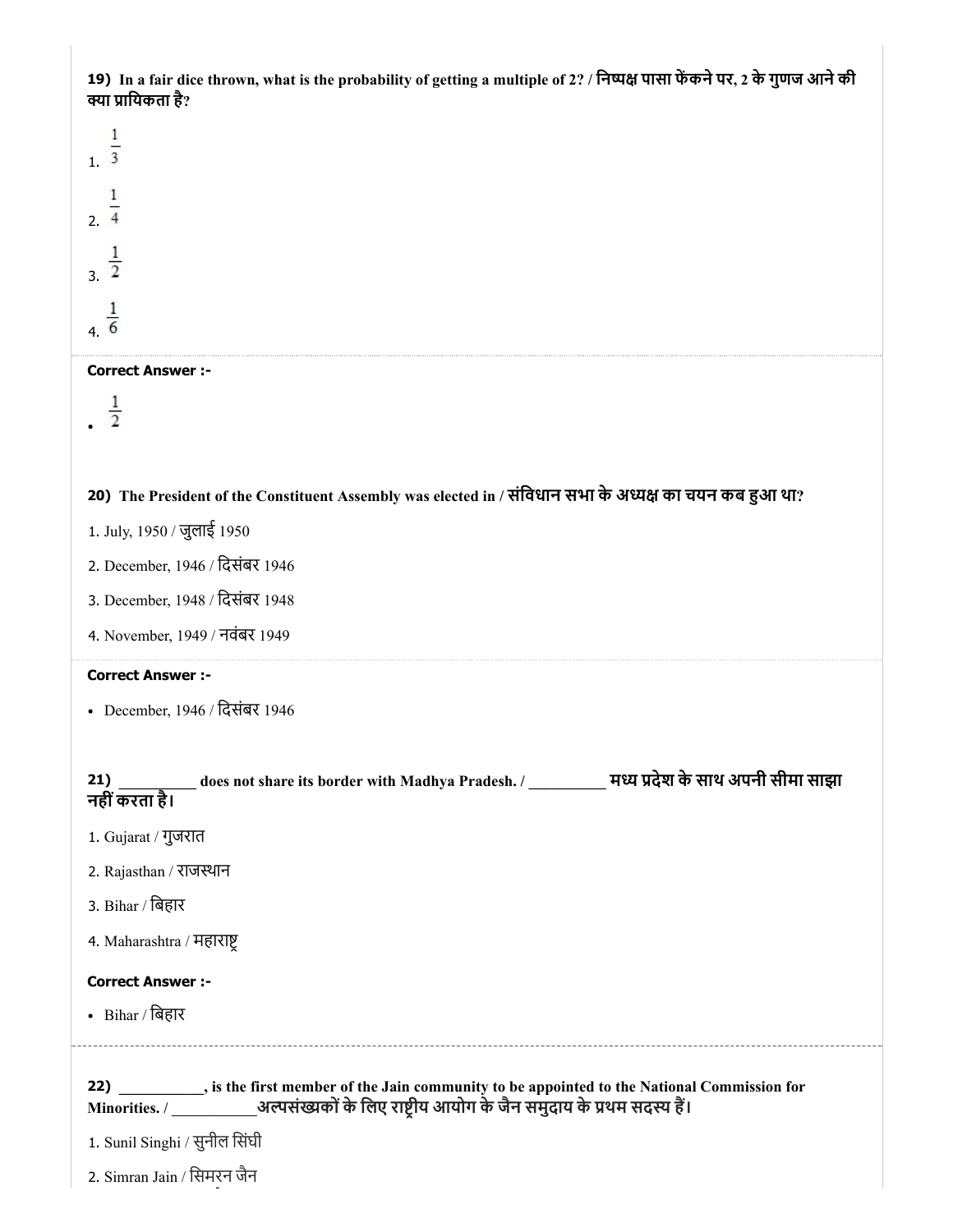| 3. Alpesh Shah / अल्पेश शाह                                                                                                                                                                                                      |
|----------------------------------------------------------------------------------------------------------------------------------------------------------------------------------------------------------------------------------|
| 4. Thawarchand Gehlot / थवर्चंद गेहलोत                                                                                                                                                                                           |
| <b>Correct Answer :-</b>                                                                                                                                                                                                         |
| - Sunil Singhi / सुनील सिंघी                                                                                                                                                                                                     |
|                                                                                                                                                                                                                                  |
| 23) The Vidhan Bhavan in Bhopal was designed by ____________. / भोपाल स्थित विधान भवन का रूपांकन<br>द्वारा किया गया था।                                                                                                          |
| 1. B V Doshi / बी वी दोषी                                                                                                                                                                                                        |
| 2. Raj Rewal / राज रेवल                                                                                                                                                                                                          |
| 3. Le Corbusier / ले कोरबुसियर                                                                                                                                                                                                   |
| 4. Charles Correa/ चार्ल्स कोरिया                                                                                                                                                                                                |
| <b>Correct Answer :-</b>                                                                                                                                                                                                         |
| • Charles Correa/ चार्ल्स कोरिया                                                                                                                                                                                                 |
|                                                                                                                                                                                                                                  |
| 24) Find the odd one out: / एक विषम ज्ञात कीजिए:                                                                                                                                                                                 |
| 1. coffee / कॉफी                                                                                                                                                                                                                 |
| 2. rice / चावल                                                                                                                                                                                                                   |
| 3. tea / चाय                                                                                                                                                                                                                     |
| 4. cashew / काजू                                                                                                                                                                                                                 |
| <b>Correct Answer :-</b>                                                                                                                                                                                                         |
| • $rice / \overline{q}$ वावल                                                                                                                                                                                                     |
|                                                                                                                                                                                                                                  |
| 25) Find the odd one out: / एक विषम ज्ञात कीजिए:                                                                                                                                                                                 |
| 1.1321                                                                                                                                                                                                                           |
| 2.343                                                                                                                                                                                                                            |
| 3.27                                                                                                                                                                                                                             |
| 4.125                                                                                                                                                                                                                            |
| <b>Correct Answer :-</b>                                                                                                                                                                                                         |
| $-1321$                                                                                                                                                                                                                          |
|                                                                                                                                                                                                                                  |
| 26) Who drafted Article 370, which gives a special status to Jammu and Kashmir in the Indian constitution? / किसने<br>अनुच्छेद 370 का प्रालेख बनाया, जिससे कि जम्मू एवं काश्मीर को भारतीय संविधान में विशेष दर्जा प्राप्त हुआ है |
| <u>ut : D-+-1 (ਗਰਤਾਰ ਰਲਗੁਆਰੀ ਸਤੇਕ</u>                                                                                                                                                                                            |

 $\overline{\phantom{a}}$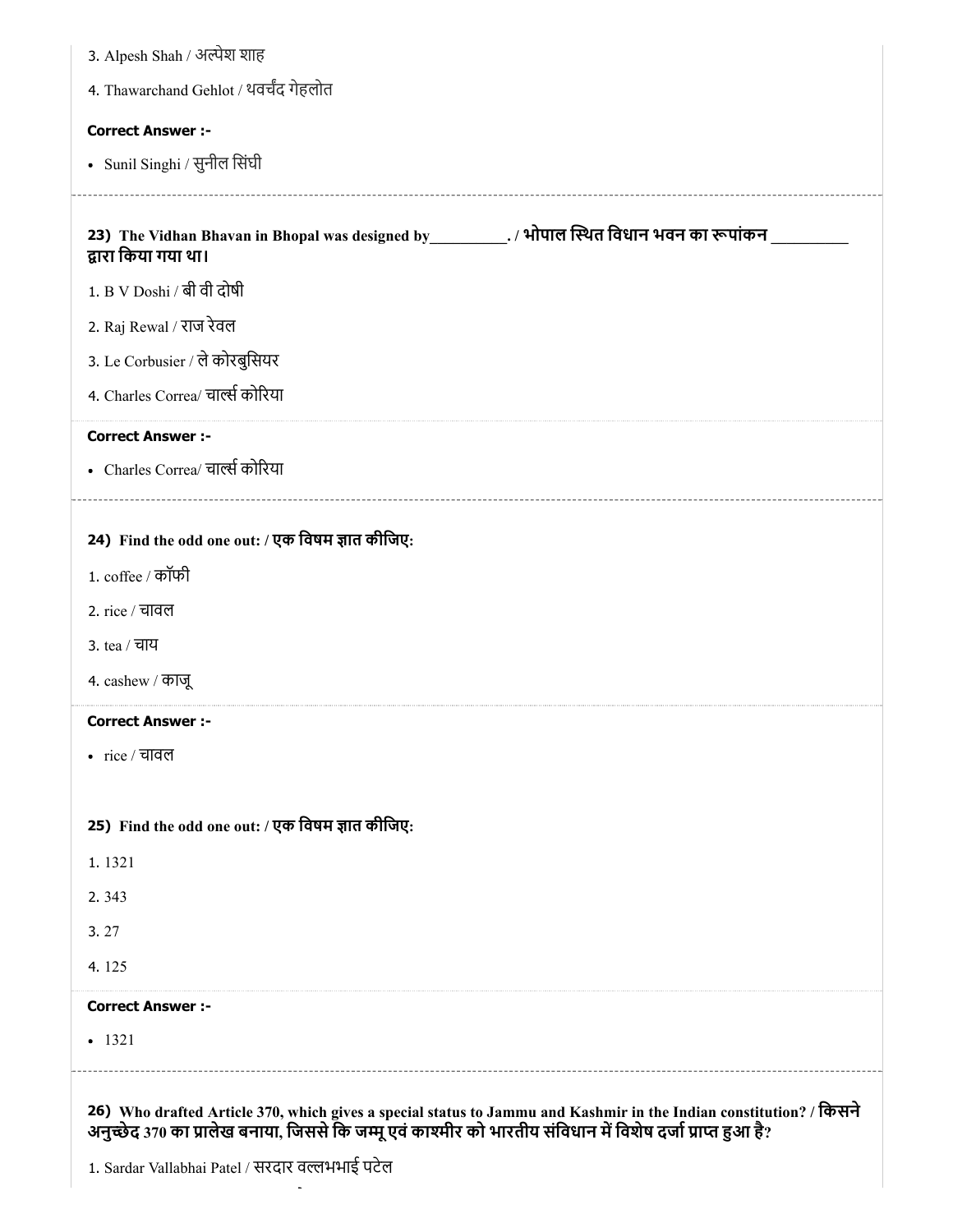| 2. Jawaharlal Nehru / जवाहरलाल नेहरू                                                                                                     |
|------------------------------------------------------------------------------------------------------------------------------------------|
| 3. BR Ambedkar / बीआर अम्बेडकर                                                                                                           |
| 4. Gopalaswami Ayyangar / गोपालस्वामी अय्यंगार                                                                                           |
| <b>Correct Answer :-</b>                                                                                                                 |
| • Gopalaswami Ayyangar / गोपालस्वामी अय्यंगार                                                                                            |
|                                                                                                                                          |
| 27) Bateswar group of temples is located in _______/ मंदिरों का बटेश्वर समूह _______________________ में स्थित है।                       |
| 1. Morena/ मुरैना                                                                                                                        |
| 2. Ujjain/ उज्जैन                                                                                                                        |
| 3. Khajuraho/ खजुराहो                                                                                                                    |
| 4. Ratlam/ रतलाम                                                                                                                         |
| <b>Correct Answer :-</b>                                                                                                                 |
| • Morena/ मुरैना                                                                                                                         |
|                                                                                                                                          |
| 28) Name the first women Governor of an Indian State. / भारतीय प्रदेश की पहली महिला राज्यपाल का नाम बताइए।                               |
| 1. Lakshmi N. Menon / लक्ष्मी एन. मेनन                                                                                                   |
| 2. Sucheta Kriplani / सुचेता कृपलानी                                                                                                     |
| 3. Padmaja Naidu / पद्मजा नायडू                                                                                                          |
| 4. Sarojini Naidu / सरोजनी नायडू                                                                                                         |
| Correct Answer :-                                                                                                                        |
| • Sarojini Naidu / सरोजनी नायडू                                                                                                          |
|                                                                                                                                          |
| 29) The district in Madhya Pradesh ,whose name means "Place of Peacock"./ मध्य प्रदेश को वो जिला जिसके नाम का<br>अर्थ "मोर का स्थान" है: |
| 1. Morena/ मुरैना                                                                                                                        |
| 2. Dhar/ धार                                                                                                                             |
| 3. Rewa/ रीवा                                                                                                                            |
| 4. Ratlam/ रतलाम                                                                                                                         |
| <b>Correct Answer:-</b>                                                                                                                  |
| • Morena/ मुरैना                                                                                                                         |
|                                                                                                                                          |
| 30) Complete the series choosing the missing number: / लुप्त संख्या चुनकर श्रृंखला को पूरा कीजिए:                                        |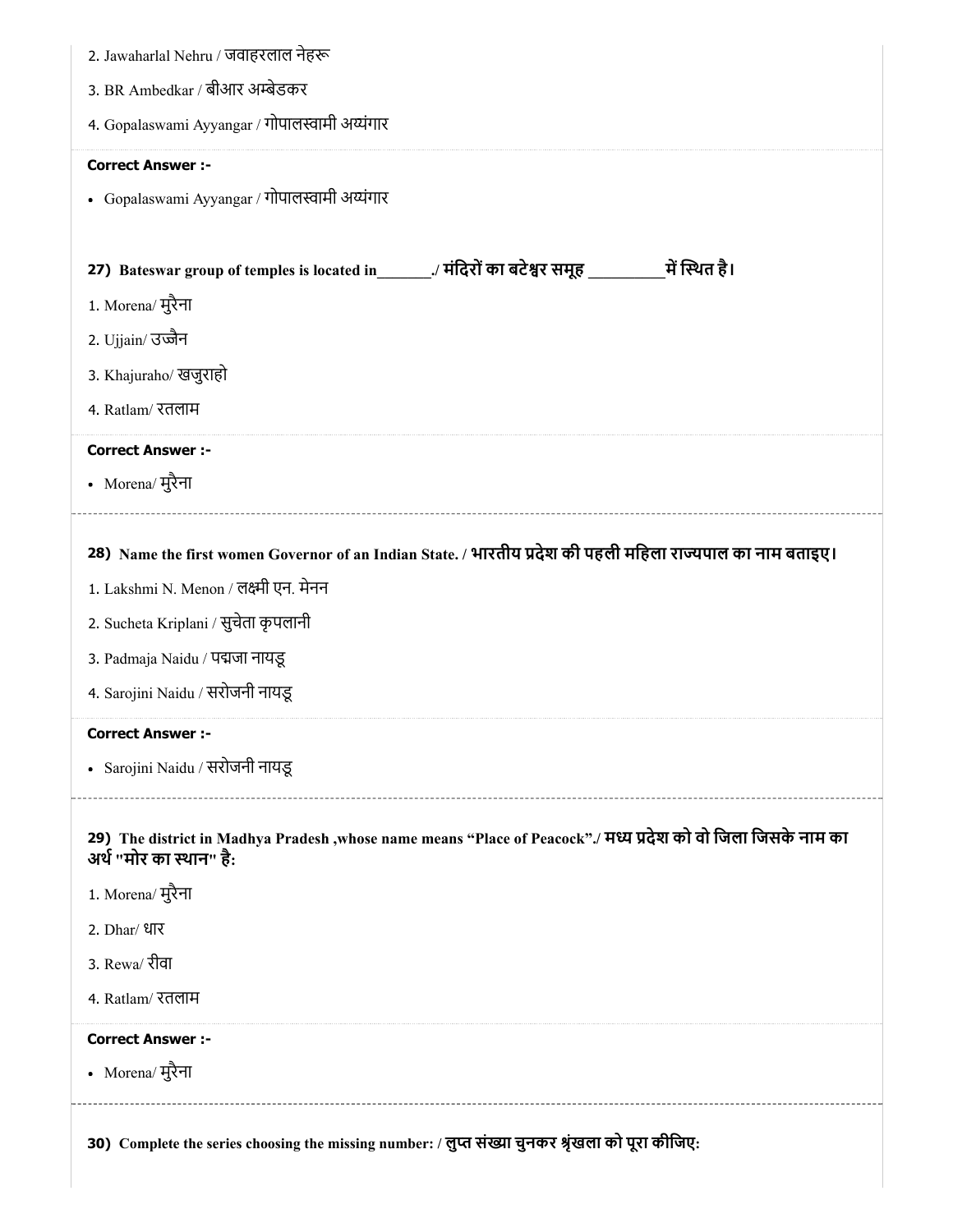| $9, 11, 20, 31, \underline{\hspace{1cm}} 82$                                                                                                                                                                  |
|---------------------------------------------------------------------------------------------------------------------------------------------------------------------------------------------------------------|
| 1.51                                                                                                                                                                                                          |
| 2.41                                                                                                                                                                                                          |
| 3.71                                                                                                                                                                                                          |
| 4.60                                                                                                                                                                                                          |
| <b>Correct Answer :-</b>                                                                                                                                                                                      |
| $\bullet$ 51                                                                                                                                                                                                  |
|                                                                                                                                                                                                               |
| 31) Complete the series choosing the missing number: / लुप्त संख्या चुनकर श्रृंखला को पूरा कीजिए:                                                                                                             |
| 165, 195, 255, 285, 345,                                                                                                                                                                                      |
| 1.375                                                                                                                                                                                                         |
| 2.435                                                                                                                                                                                                         |
| 3.390                                                                                                                                                                                                         |
| 4.420                                                                                                                                                                                                         |
| <b>Correct Answer :-</b>                                                                                                                                                                                      |
| • 375                                                                                                                                                                                                         |
|                                                                                                                                                                                                               |
|                                                                                                                                                                                                               |
| 32) Complete the series choosing the missing number: / लुप्त संख्या चुनकर श्रृंखला को पूरा कीजिए:                                                                                                             |
| $5, 17, 37, 65, \underline{\hspace{1.5cm}}$                                                                                                                                                                   |
| 1.97                                                                                                                                                                                                          |
| 2.99                                                                                                                                                                                                          |
| 3.101                                                                                                                                                                                                         |
| 4.95                                                                                                                                                                                                          |
| <b>Correct Answer :-</b>                                                                                                                                                                                      |
| $-101$                                                                                                                                                                                                        |
| 33) Which number would be in the hundreds place of the difference between 'Five thousand two hundred and six' and<br>1023? / 'पांच हजार और दो सौ छह' और 1023 के अंतर में कौन सी संख्या सैंकड़ा स्थान पर होगी? |
|                                                                                                                                                                                                               |
| 1.1<br>2.5                                                                                                                                                                                                    |
| 3.8                                                                                                                                                                                                           |
| 4.3                                                                                                                                                                                                           |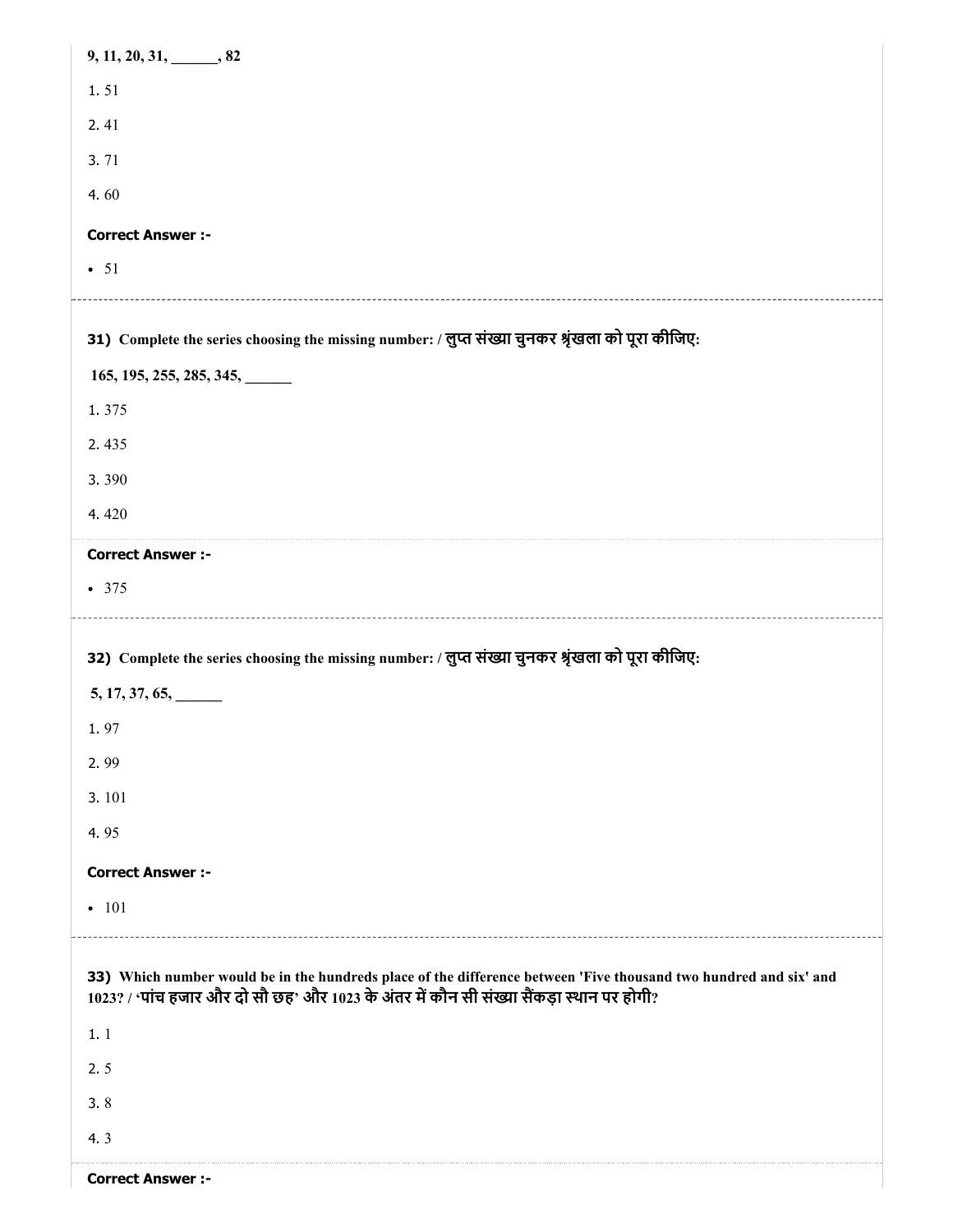| 34) The series given below contains a sequence of numbers. Identify the incorrect combination: / नीचे दी गई श्रृंखला में,<br>संख्याओं का एक क्रम उपस्थित हैं। गलत संयोजन पहचानिए  |
|-----------------------------------------------------------------------------------------------------------------------------------------------------------------------------------|
| 5, 6, 10, 15, 25, 40                                                                                                                                                              |
| 1.40                                                                                                                                                                              |
| 2.10                                                                                                                                                                              |
| 3.15                                                                                                                                                                              |
| 4.25                                                                                                                                                                              |
| <b>Correct Answer :-</b>                                                                                                                                                          |
| $\bullet$ 10                                                                                                                                                                      |
| 35) The series given below contains a sequence of numbers. Identify the incorrect combination: / नीचे दी गई श्रृंखला में,<br>संख्याओं का एक क्रम उपस्थित हैं। गलत संयोजन पहचानिए: |
| 1236, 2346, 3456, 4566, 5686                                                                                                                                                      |
| 1.4566                                                                                                                                                                            |
| 2.1236                                                                                                                                                                            |
| 3.5686                                                                                                                                                                            |
| 4.3456                                                                                                                                                                            |
| <b>Correct Answer :-</b>                                                                                                                                                          |
| • 5686                                                                                                                                                                            |
| 36) If DOCUMENT is coded EPDVNFOU, then how is FIGHDST coded? / यदि DOCUMENT को EPDVNFOU से कोडित<br>किया जाता है, तो FIGHDST को कैसे कोडित किया जायेगा?                          |
| 1. GJIHETU                                                                                                                                                                        |
| 2. GJHIETU                                                                                                                                                                        |
| 3. GJHIETV                                                                                                                                                                        |
| 4. GHJIETU                                                                                                                                                                        |
| <b>Correct Answer :-</b>                                                                                                                                                          |
| • GJHIETU                                                                                                                                                                         |
| 37) Select the option that is true about the Statements and Conclusions given:<br><b>Statements:</b>                                                                              |

Some rhododendrons are strawberries All strawberries are raspberries

• 1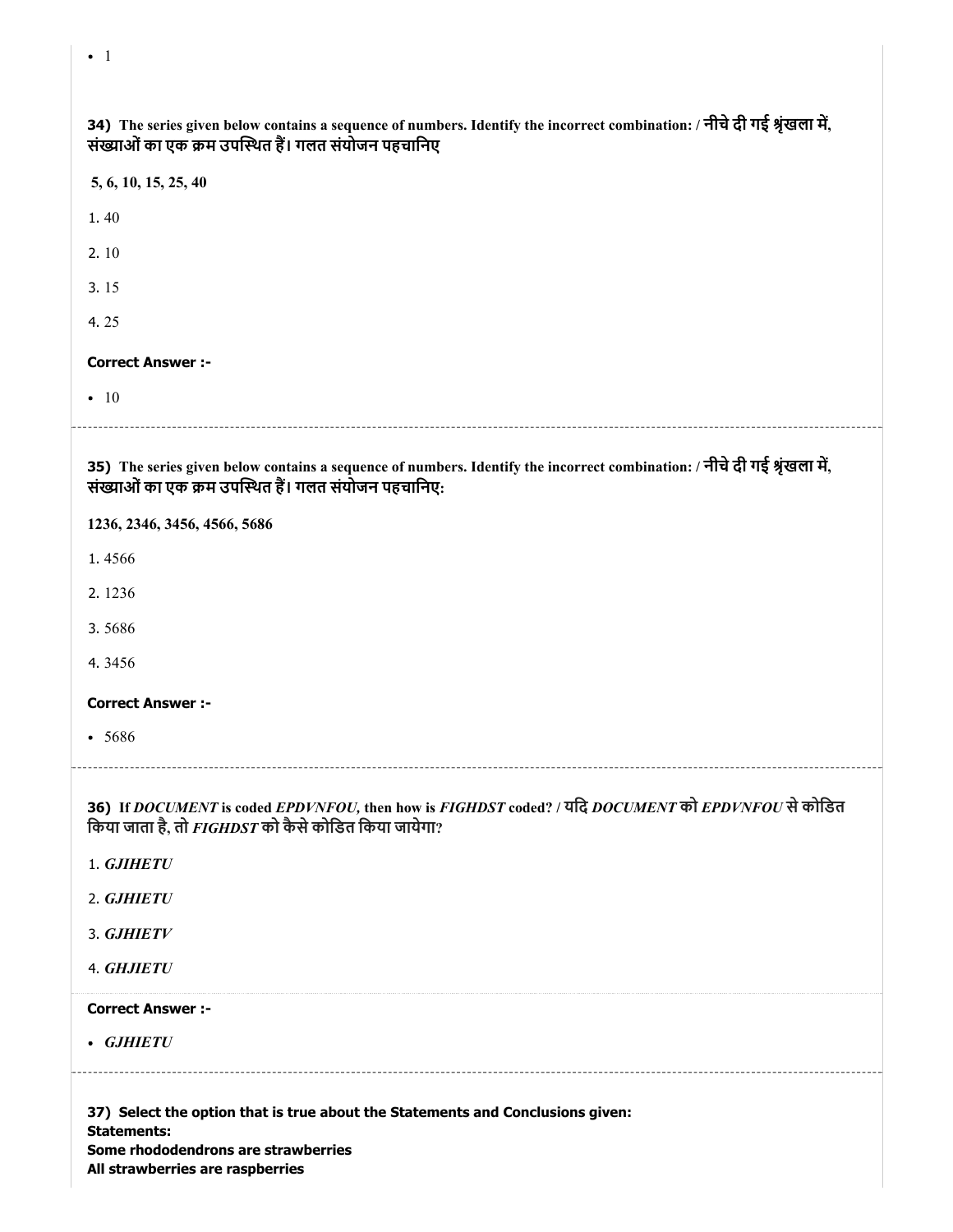Conclusions: I. Some rhododendrons are raspberries II. Some strawberries are rhododendrons

/ उस विकल्प का चयन कीजिए जोकि दिए गए कथनों और निष्कर्षों के बारे में सही है:

कथन:

कुछ रोडोडेन्ड्रॉन स्ट्रॉबेरी हैं

सभी स्ट्रॉबेरी रास्पबेरी हैं

निष्कर्ष: I. कुछ रोडोडेन्ड्रॉन रास्पबेरी हैं II. कुछ स्ट्रॉबेरी रोडोडेन्ड्रॉन हैं

1. both conclusions I and II follows / निष्कर्ष I और II दोनों अनुसरण करते हैं

2. only conclusion I follows / केवल निष्कर्ष I अनुसरण करता है

3. only conclusion II follows / केवल निष्कर्ष II अनुसरण करता है

4. neither conclusion I nor conclusion II follows / न ही निष्कर्ष I और न ही निष्कर्ष II अनुसरण करते हैं

### Correct Answer :-

• both conclusions I and II follows / निष्कर्ष I और II दोनों अनुसरण करते हैं

38) Select the option that is true about the Statements and Conclusions given:

Statements: Some men are kids Some men are not bald

Conclusions: I. All bald are kids II. All kids are men

/ उस विकल्प का चयन कीजिए जोकि दिए गए कथनों और निष्कर्षों के बारे में सही है:

कथन:

कुछ पुरूष शिशु हैं

कुछ पुरूष गंजे नहीं है

निष्कर्ष: I. सभी गंजे शिशु हैं

# II. सभी शिशु पुरूष हैं

1. both conclusions I and II follows / निष्कर्ष I और II दोनों अनुसरण करते हैं

2. only conclusion I follows / केवल निष्कर्ष I अनुसरण करता है

3. only conclusion II follows / केवल निष्कर्ष II अनुसरण करता है

4. neither conclusion I nor conclusion II follows / न ही निष्कर्ष I और न ही निष्कर्ष II अनुसरण करते हैं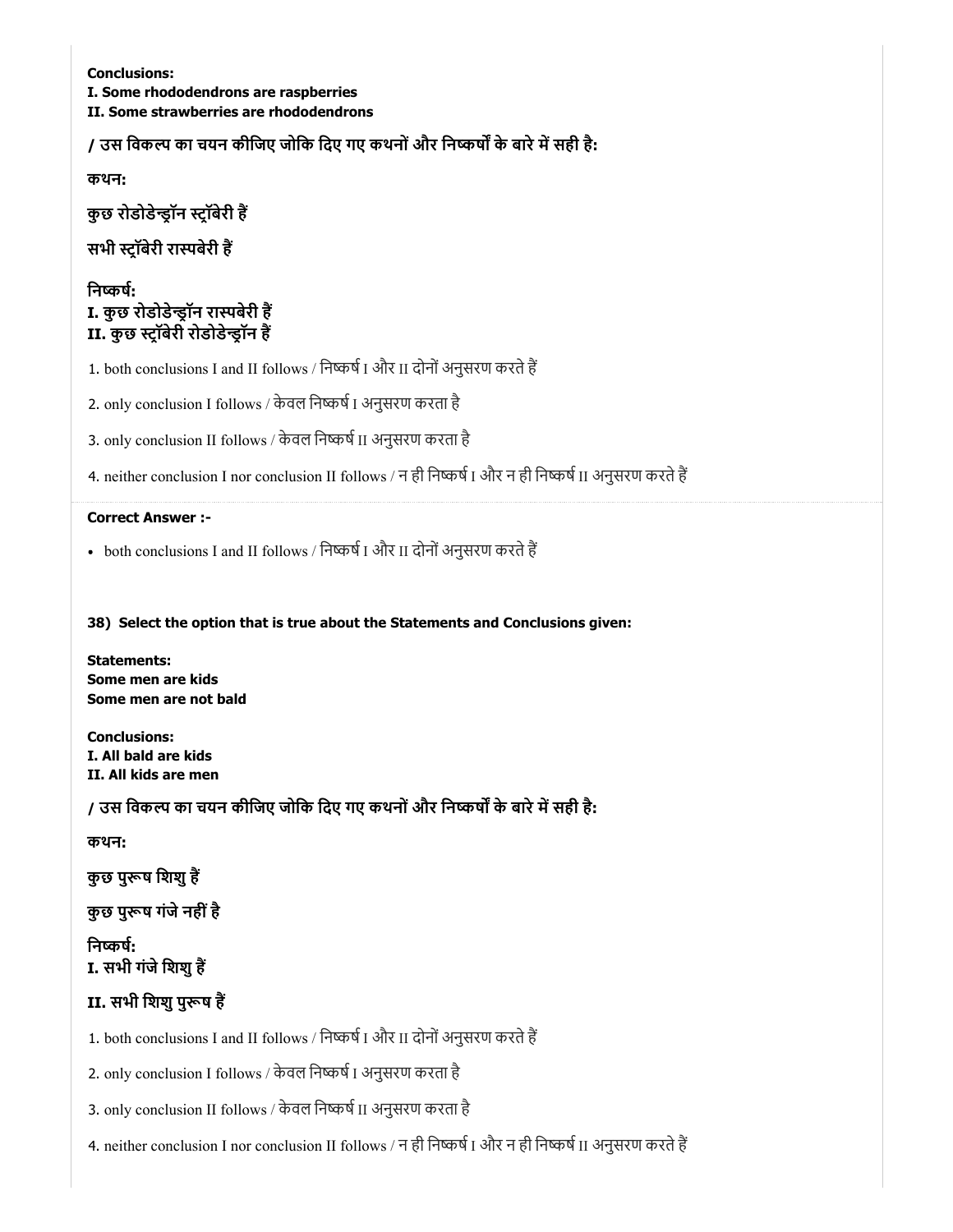# 39) Select the option that is true about the Statements and Conclusions given: Correct Answer :- • neither conclusion I nor conclusion II follows / न ही निष्कर्ष I और न ही निष्कर्ष II अनुसरण करते हैं Statements: No fruits are vegetables Some knights are not vegetables Conclusions: I. Some knights are fruits II. All fruits are knights / उस विकल्प का चयन कीजिए जोकि दिए गए कथनों और निष्कर्षों के बारे में सही है: कथन: कोई फल सयां नहींहै कुछ नाइट सब्जियां नहीं है निष्कर्ष: I. कुछ नाइट फल ह

II. सभी फल नाइट ह

1. both conclusions I and II follows / निष्कर्ष I और II दोनों अनुसरण करते हैं

2. only conclusion I follows / केवल निष्कर्ष I अनुसरण करता है

3. only conclusion II follows / केवल निष्कर्ष II अनुसरण करता है

4. neither conclusion I nor conclusion II follows / न ही निष्कर्ष I और न ही निष्कर्ष II अनुसरण करते हैं

### Correct Answer :-

• neither conclusion I nor conclusion II follows / न ही निष्कर्ष I और न ही निष्कर्ष II अनुसरण करते हैं

40) Select the option that is true about the Statements and Conclusions given:

Statements: No insects are rats Some rats are buffaloes

Conclusions: I. Some buffaloes are insects II. Some buffaloes are not insects

/ उस विकल्प का चयन कीजिए जोकि दिए गए कथनों और निष्कर्षों के बारे में सही है:

कथन:

कोई कीट चूहा नहींहै

कुछ चूहे भैंस हैं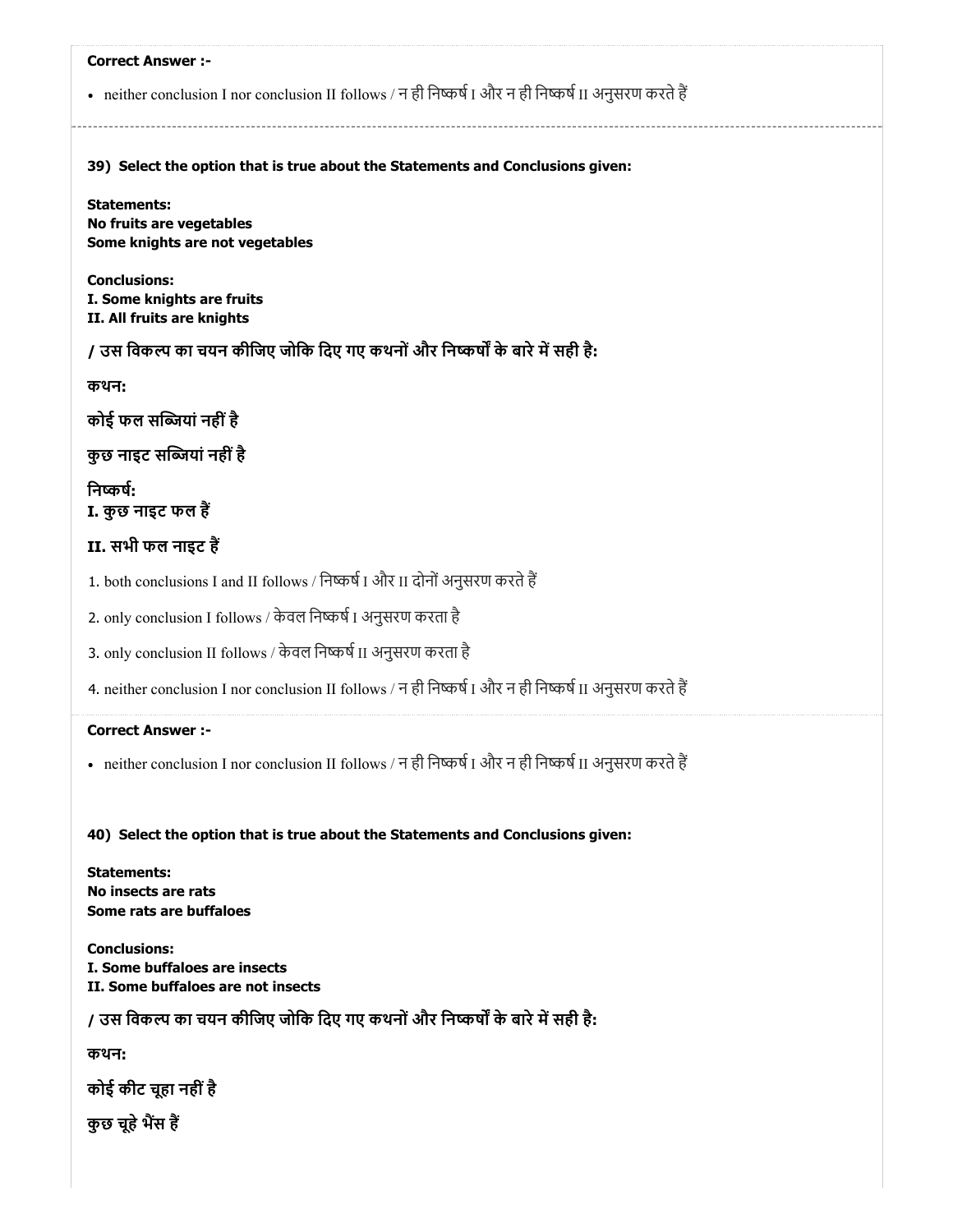# निष्कर्ष: I. कुछ भैंस कीट हैं

# II. कुछ भैंस कीट नहीं है

1. both conclusions I and II follows / निष्कर्ष I और II दोनों अनुसरण करते हैं

- 2. only conclusion I follows / केवल निष्कर्ष I अनुसरण करता है
- 3. only conclusion II follows / केवल निष्कर्ष II अनुसरण
- 4. neither conclusion I nor conclusion II follows / न ही निष्कर्ष I और न ही निष्कर्ष II अनुसरण करते हैं

# Correct Answer :-

• only conclusion II follows / केवल निष्कर्ष II अनुसरण

Topic:- Mental Ability and Mental Aptitude

1) If the following two squares shown below overlap, which one of the following options is formed? / यदि निम्न दो वर्ग अतिव्यापित होते हैं, तो निम्न में से कौन सा एक विकल्प बनता है?





1.





3.

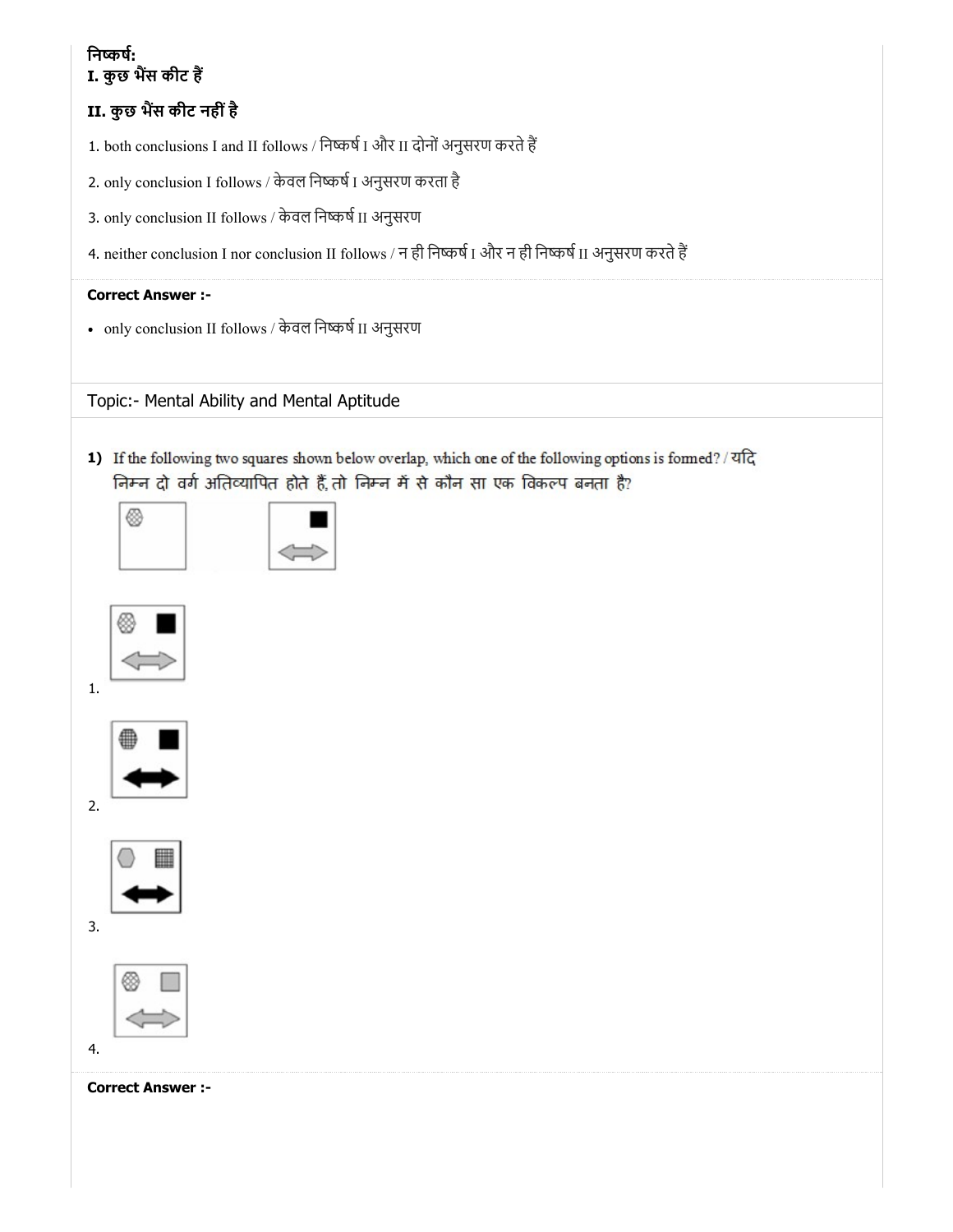

2) In the sequence shown below, which figure comes next? / नीचे दिये गये क्रम में, अगली आकृति कौन सी आयेगी?











### Correct Answer :-



A rope was cut into 3 pieces of length  $3\frac{3}{5}$  m,  $4\frac{2}{5}$  m and 2 m. What fraction is the first and the second 3) part together of the whole? / एक रस्सी को 3 $\frac{3}{5}$  मीटर, 4 $\frac{2}{5}$  मीटर और 2 मीटर लम्बाई के 3 टुकड़ों में काटा गया था। संपूर्ण के एक साथ पहला और दूसरे भाग की भिन्न क्या है?

1. 2/5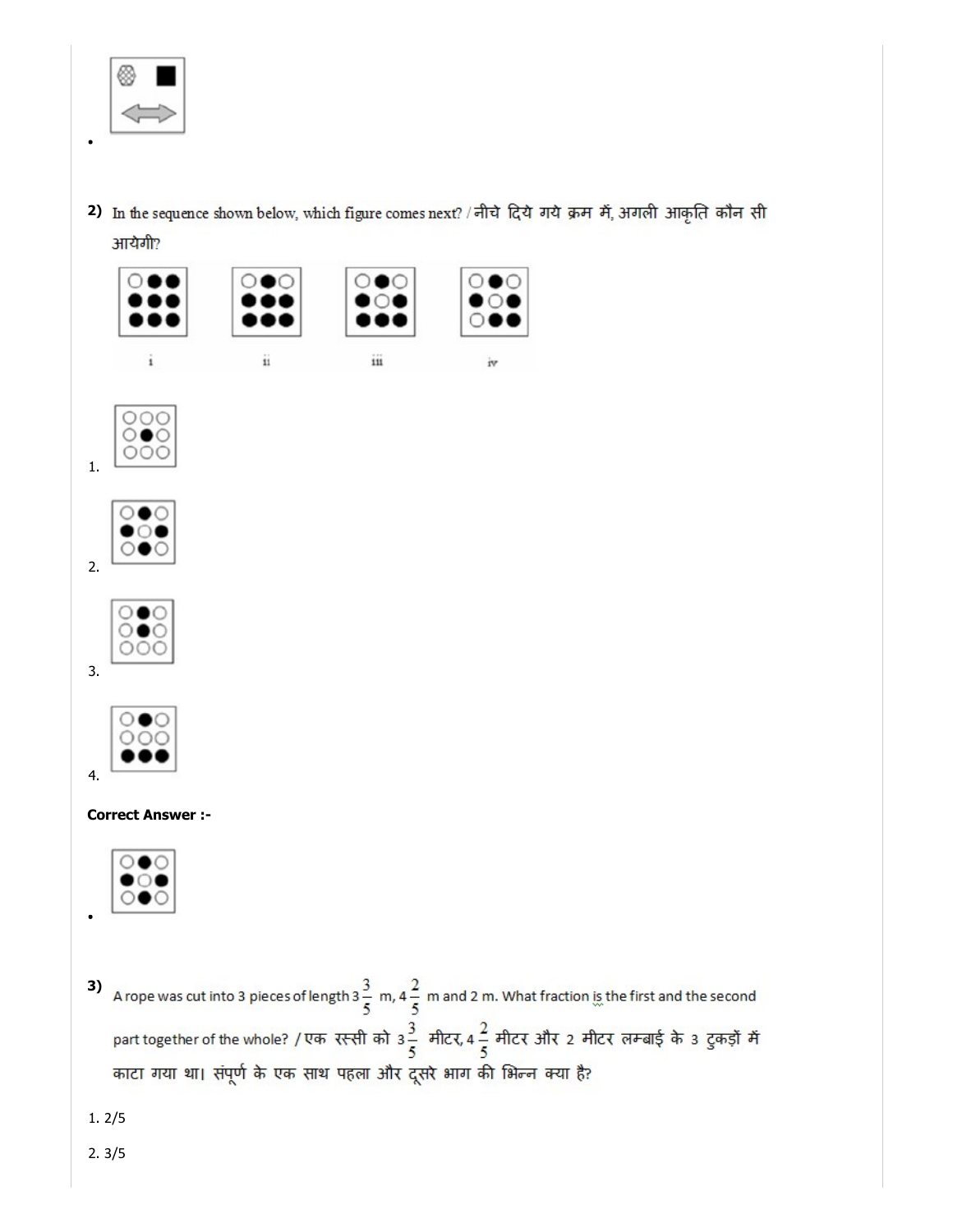| 3.4/5                    |  |
|--------------------------|--|
| 4.5/4                    |  |
|                          |  |
| <b>Correct Answer :-</b> |  |

4) In the sequence shown below, which figure comes next? / नीचे दिये गये क्रम में, अगली आकृति कौन सी आयेगी?



12 years more than 3 times the age of Khusboo. Find thepresent age of Karan. / करन की वतमान आयु, खुशबूकी आयु के चार गुने से चार वर्ष अधिक है। पांच वर्ष पश्चात, करन, खुशबू की आयु के 3 गुने से 12 वर्ष अधिक होगा। करन की वतमान आयु ज्ञात करें।

- 1. 46 years / 46 वष
- 2. 16 years / 16 वष
- 3. 36 years / 36 वष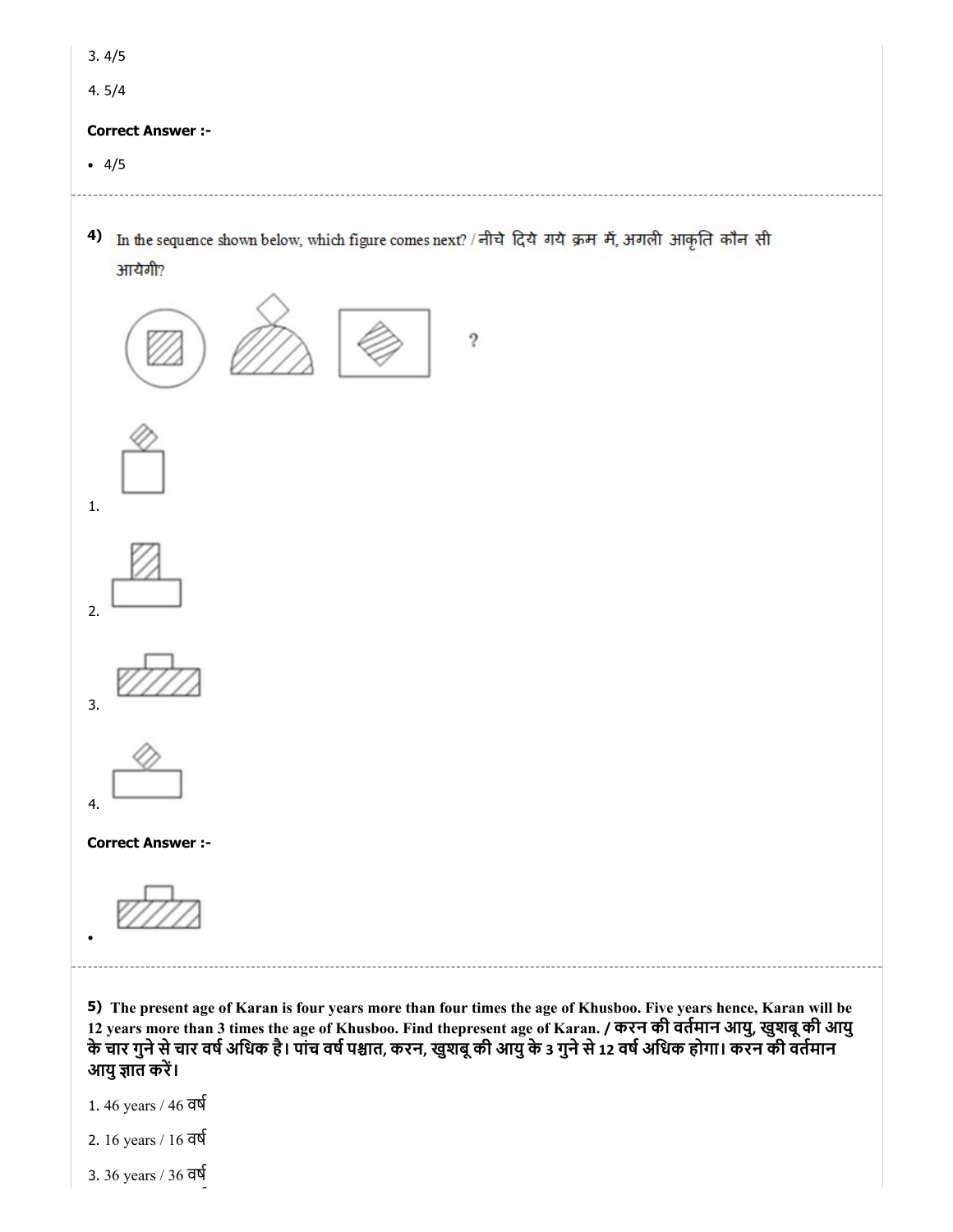| 4. 76 years / 76 वर्ष                                                                                                                                                                       |                                                                                                                                                                                                                                                                                                                                                                                                                                                                                                                                                                                                                                                                                                                                                                                                                                                        |
|---------------------------------------------------------------------------------------------------------------------------------------------------------------------------------------------|--------------------------------------------------------------------------------------------------------------------------------------------------------------------------------------------------------------------------------------------------------------------------------------------------------------------------------------------------------------------------------------------------------------------------------------------------------------------------------------------------------------------------------------------------------------------------------------------------------------------------------------------------------------------------------------------------------------------------------------------------------------------------------------------------------------------------------------------------------|
| <b>Correct Answer :-</b>                                                                                                                                                                    |                                                                                                                                                                                                                                                                                                                                                                                                                                                                                                                                                                                                                                                                                                                                                                                                                                                        |
| • 76 years / 76 $\overline{d}$                                                                                                                                                              |                                                                                                                                                                                                                                                                                                                                                                                                                                                                                                                                                                                                                                                                                                                                                                                                                                                        |
|                                                                                                                                                                                             | 6) The average of three consecutive numbers is 9. If 3 is added to each of the three numbers then find the new<br>average after the addition. / तीन क्रमागत संख्याओं का औसत 9 है। यदि तीनों संख्याओं में प्रत्येक में 3 जोड़ा जाता है तो योग<br>के पश्चात नए औसत को ज्ञात करें।                                                                                                                                                                                                                                                                                                                                                                                                                                                                                                                                                                        |
| 1.10                                                                                                                                                                                        |                                                                                                                                                                                                                                                                                                                                                                                                                                                                                                                                                                                                                                                                                                                                                                                                                                                        |
| 2.6                                                                                                                                                                                         |                                                                                                                                                                                                                                                                                                                                                                                                                                                                                                                                                                                                                                                                                                                                                                                                                                                        |
| 3.9                                                                                                                                                                                         |                                                                                                                                                                                                                                                                                                                                                                                                                                                                                                                                                                                                                                                                                                                                                                                                                                                        |
| 4.12                                                                                                                                                                                        |                                                                                                                                                                                                                                                                                                                                                                                                                                                                                                                                                                                                                                                                                                                                                                                                                                                        |
| <b>Correct Answer :-</b>                                                                                                                                                                    |                                                                                                                                                                                                                                                                                                                                                                                                                                                                                                                                                                                                                                                                                                                                                                                                                                                        |
| $\bullet$ 12                                                                                                                                                                                |                                                                                                                                                                                                                                                                                                                                                                                                                                                                                                                                                                                                                                                                                                                                                                                                                                                        |
| देनी होगी?<br>1. Rs. 2,500 / 2,500 रुपये<br>2. Rs. 2,300 / 2,300 रुपये<br>3. Rs. 2,400 / 2,400 रुपये<br>4. Rs. 2,100 / 2,100 रुपये<br><b>Correct Answer :-</b><br>• Rs. 2,300 / 2,300 रुपये | 7) Ajith has three friends: Kapil, Mohit and Lalit. When Ajith wanted a certain amount of money, he took the help of his<br>three friends and borrowed Rs. 5,000 from them. In the coming month, if Ajith plans to return Lalith'sentire amount of<br>Rs. 1,500; but can return only Rs. 750 and Rs. 450 to Mohit and Kapil, respectively; then, what is the amount he must give<br>Mohit and Kapil in order to clear their debts completely? / अजीत के तीन दोस्त हैं: कपिल, मोहित और ललित। जब अजीत<br>को निश्चित राशि चाहिए थी, तो उसने तीनों दोस्तों से सहायता ली और उनसे 5,000 रुपये उधार लिये। आने वाले महीने में, यदि<br>अजीत की योजना ललित को 1,500 रुपये की संपूर्ण राशि लौटाने की है; लेकिन वह मोहित और कपिल को क्रमशः केवल 750<br>रुपये और 450 रुपये वापस कर सकता है; तो मोहित और कपिल की उधारी को पूरी तरह से चुका देने के लिए उसे क्या राशि |
|                                                                                                                                                                                             | 8) 25 times the square of 125 is the same as the: / 125 के वर्ग का 25 गुना निम्न के समान है:                                                                                                                                                                                                                                                                                                                                                                                                                                                                                                                                                                                                                                                                                                                                                           |
|                                                                                                                                                                                             | 1. 5 times the square of 125 / 125 के वर्ग का 5 गुना                                                                                                                                                                                                                                                                                                                                                                                                                                                                                                                                                                                                                                                                                                                                                                                                   |
|                                                                                                                                                                                             | 2. 125 times the square of 125 / 125 के वर्ग का 125 गुना                                                                                                                                                                                                                                                                                                                                                                                                                                                                                                                                                                                                                                                                                                                                                                                               |
| 3. square of 625 / 625 का वर्ग                                                                                                                                                              |                                                                                                                                                                                                                                                                                                                                                                                                                                                                                                                                                                                                                                                                                                                                                                                                                                                        |
|                                                                                                                                                                                             | 4. None of the above / उपरोक्त में से कोई नहीं                                                                                                                                                                                                                                                                                                                                                                                                                                                                                                                                                                                                                                                                                                                                                                                                         |
| <b>Correct Answer :-</b>                                                                                                                                                                    |                                                                                                                                                                                                                                                                                                                                                                                                                                                                                                                                                                                                                                                                                                                                                                                                                                                        |
| • square of 625 / 625 का वर्ग                                                                                                                                                               |                                                                                                                                                                                                                                                                                                                                                                                                                                                                                                                                                                                                                                                                                                                                                                                                                                                        |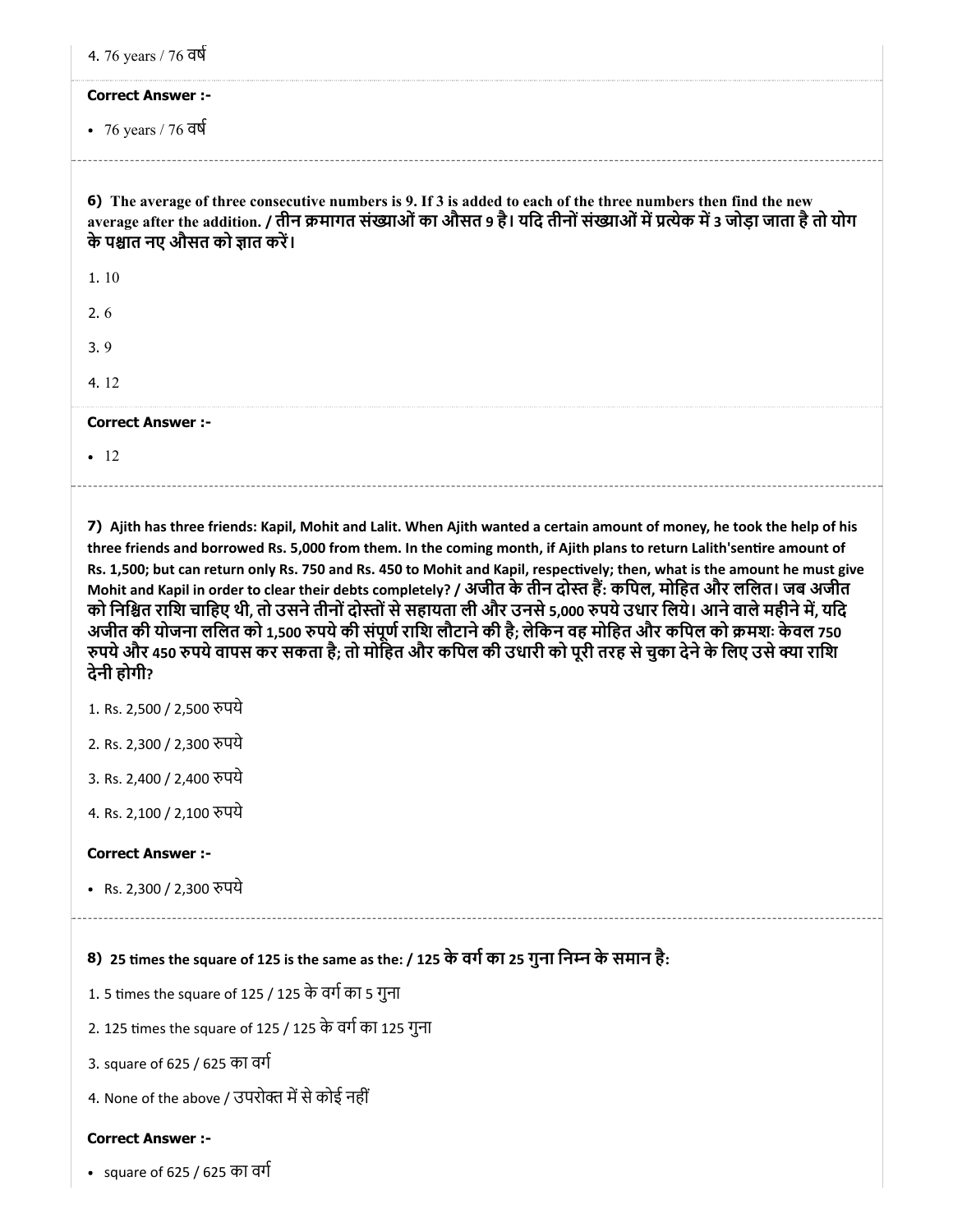| 9) In a certain place in Mumbai, there are 900 families. A survey indicated that 400 people used Nokia mobile phones;<br>200 people used Reliance mobile phones; and 80 people used both Nokia and Reliance. Find the number of families<br>which neither used Nokia nor Reliance. / मुंबई में एक निश्चित स्थान में, 900 परिवार हैं। एक सर्वेक्षण के अनुसार, 400 लोग<br>नोकिया मोबाइल फोन उपयोग करते हैं; 200 लोग रिलायंस मोबाइल फोन उपयोग करते हैं; और 80 लोग नोकिया और रिलांयस<br>दोनों का उपयोग करते हैं। उन परिवारों की संख्या ज्ञात करें जो न तो नोकिया और न ही रिलायंस उपयोग करती हैं। |
|----------------------------------------------------------------------------------------------------------------------------------------------------------------------------------------------------------------------------------------------------------------------------------------------------------------------------------------------------------------------------------------------------------------------------------------------------------------------------------------------------------------------------------------------------------------------------------------------|
| 1.340                                                                                                                                                                                                                                                                                                                                                                                                                                                                                                                                                                                        |
| 2.300                                                                                                                                                                                                                                                                                                                                                                                                                                                                                                                                                                                        |
| 3.360                                                                                                                                                                                                                                                                                                                                                                                                                                                                                                                                                                                        |
| 4.380                                                                                                                                                                                                                                                                                                                                                                                                                                                                                                                                                                                        |
| <b>Correct Answer :-</b>                                                                                                                                                                                                                                                                                                                                                                                                                                                                                                                                                                     |
| • 380                                                                                                                                                                                                                                                                                                                                                                                                                                                                                                                                                                                        |
|                                                                                                                                                                                                                                                                                                                                                                                                                                                                                                                                                                                              |
| 10) At what compound interest rate would an amount increase by 96% in two years? / दो वर्षों में किस चक्रवृद्धि ब्याज दर<br>पर धनराशि में 96% की वृद्धि होगी?                                                                                                                                                                                                                                                                                                                                                                                                                                |
| 1.40%                                                                                                                                                                                                                                                                                                                                                                                                                                                                                                                                                                                        |
| 2.48%                                                                                                                                                                                                                                                                                                                                                                                                                                                                                                                                                                                        |
| 3.50%                                                                                                                                                                                                                                                                                                                                                                                                                                                                                                                                                                                        |
| 4.33%                                                                                                                                                                                                                                                                                                                                                                                                                                                                                                                                                                                        |
| <b>Correct Answer :-</b>                                                                                                                                                                                                                                                                                                                                                                                                                                                                                                                                                                     |
| • 40%                                                                                                                                                                                                                                                                                                                                                                                                                                                                                                                                                                                        |
|                                                                                                                                                                                                                                                                                                                                                                                                                                                                                                                                                                                              |
| 11) Two years ago, a father was 5 times his son's age. Five years hence, the father's age will be thrice his son's age. What<br>is the present age of the father? / दो वर्ष पहले, एक पिता अपने पुत्र की आयु का 5 गुना था। पांच वर्ष पश्चात, पिता की आयु<br>उनके पुत्र की आयु का तीन गुना होगी। पिता की वर्तमान आयु क्या है?                                                                                                                                                                                                                                                                  |
| 1.37 years / 37 বর্ষ                                                                                                                                                                                                                                                                                                                                                                                                                                                                                                                                                                         |
| 2.42 years / 42 वर्ष                                                                                                                                                                                                                                                                                                                                                                                                                                                                                                                                                                         |
| 3.40 years / 40 वर्ष                                                                                                                                                                                                                                                                                                                                                                                                                                                                                                                                                                         |
| 4.35 years / 35 वर्ष                                                                                                                                                                                                                                                                                                                                                                                                                                                                                                                                                                         |
| <b>Correct Answer :-</b>                                                                                                                                                                                                                                                                                                                                                                                                                                                                                                                                                                     |
| • 37 years / 37 বর্ষ                                                                                                                                                                                                                                                                                                                                                                                                                                                                                                                                                                         |
|                                                                                                                                                                                                                                                                                                                                                                                                                                                                                                                                                                                              |
| 12) The length of a rectangle is increased by 40%. By what amount of percentage the width have to be decreased to<br>maintain the same area? / एक आयत की लम्बाई 40% तक बढ़ा दी जाती है। समान क्षेत्रफल बनाएं रखने के लिए, चौड़ाई को                                                                                                                                                                                                                                                                                                                                                          |

िकतना ितशत घटाना होगा।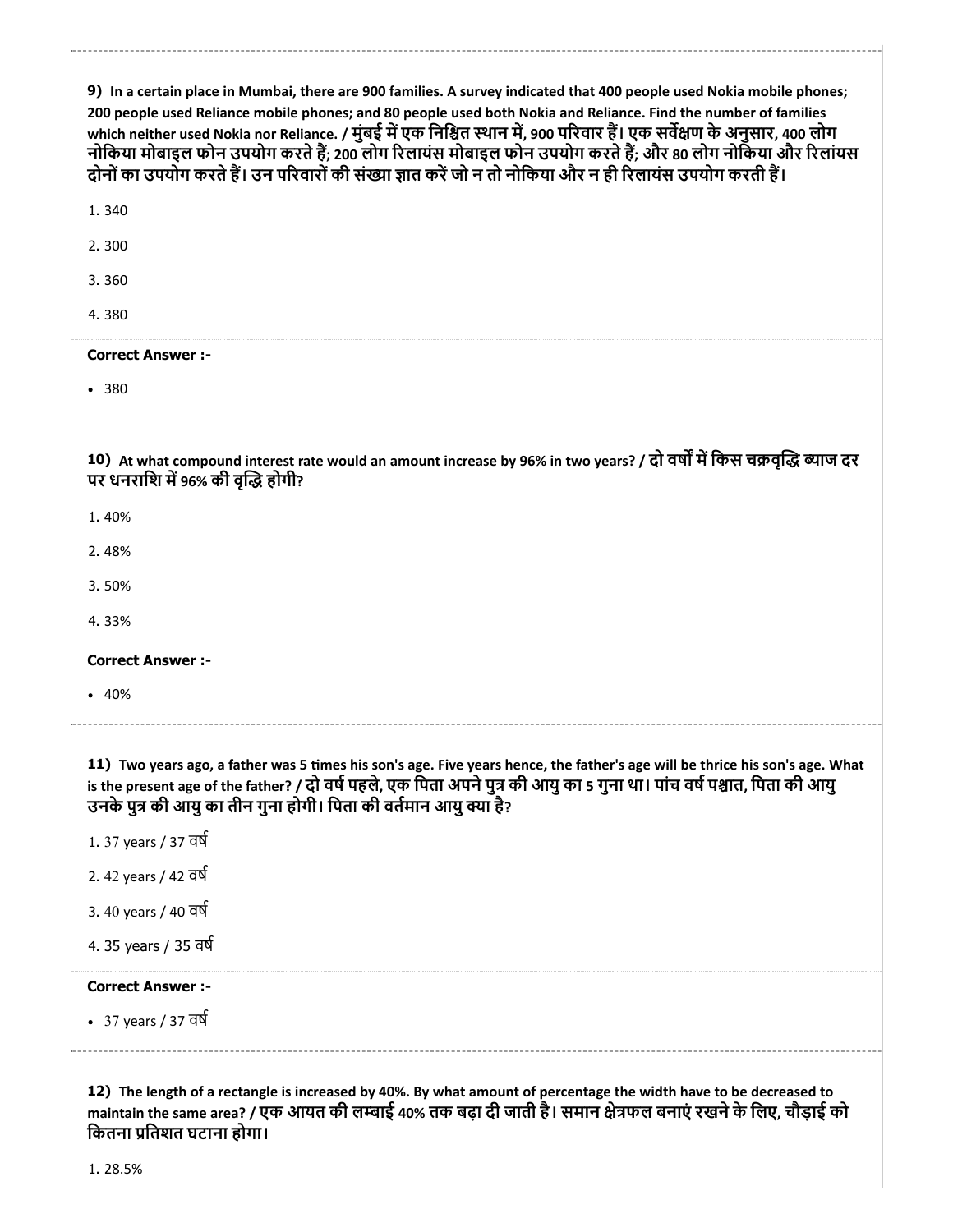| 2.25.5%                                                                                                                                                                                                                                                                                                   |
|-----------------------------------------------------------------------------------------------------------------------------------------------------------------------------------------------------------------------------------------------------------------------------------------------------------|
| 3.40.5%                                                                                                                                                                                                                                                                                                   |
| 4.36.5%                                                                                                                                                                                                                                                                                                   |
| <b>Correct Answer:-</b>                                                                                                                                                                                                                                                                                   |
| • 28.5%                                                                                                                                                                                                                                                                                                   |
|                                                                                                                                                                                                                                                                                                           |
| 13) A, B and C can do a piece of work in 7 days, 14 days and 28 days respectively. If they work together, the work will be<br>finished in _______. / A, B और C एक कार्य को क्रमश: 7 दिनों, 14 दिनों और 28 दिनों में कर सकते हैं। यदि वे एक साथ काम<br>करते हैं तो कार्य ______ में ही समाप्त हो जाएगा।    |
| 1. 2 days / 2 दिनों                                                                                                                                                                                                                                                                                       |
| 2. 4 days / 4 दिनों                                                                                                                                                                                                                                                                                       |
| 3.5 days / 5 दिनों                                                                                                                                                                                                                                                                                        |
| 4. 3 days / 3 दिनों                                                                                                                                                                                                                                                                                       |
| <b>Correct Answer :-</b>                                                                                                                                                                                                                                                                                  |
| • 4 days / 4 दिनों                                                                                                                                                                                                                                                                                        |
|                                                                                                                                                                                                                                                                                                           |
| 14) In an examination, the maximum marks are 900. A student gets 33 % of the maximum marks but fails by 45 marks.<br>What is the passing mark? / एक परीक्षा में, अधिकतम अंक 900 हैं। एक विद्यार्थी अधिकतम अंकों का 33% प्राप्त करता है<br>लेकिन 45 अंकों से अनुत्तीर्ण हो जाता है। उत्तीर्ण अंक क्या हैं? |
| 1.342                                                                                                                                                                                                                                                                                                     |
| 2.350                                                                                                                                                                                                                                                                                                     |
| 3.360                                                                                                                                                                                                                                                                                                     |
| 4.380                                                                                                                                                                                                                                                                                                     |
| <b>Correct Answer :-</b>                                                                                                                                                                                                                                                                                  |
| • 342                                                                                                                                                                                                                                                                                                     |
| 15) Which one of the following four addresses is NOT EXACTLY same as the one given below? / निम्न दिये<br>गये चार पतों में से नीचे दिये गये पते के ठीक समान कौन सा एक नहीं है?                                                                                                                            |
| Dr. Heinz                                                                                                                                                                                                                                                                                                 |
| <b>Hofstr. 16,</b>                                                                                                                                                                                                                                                                                        |

(i) Dr. Heinz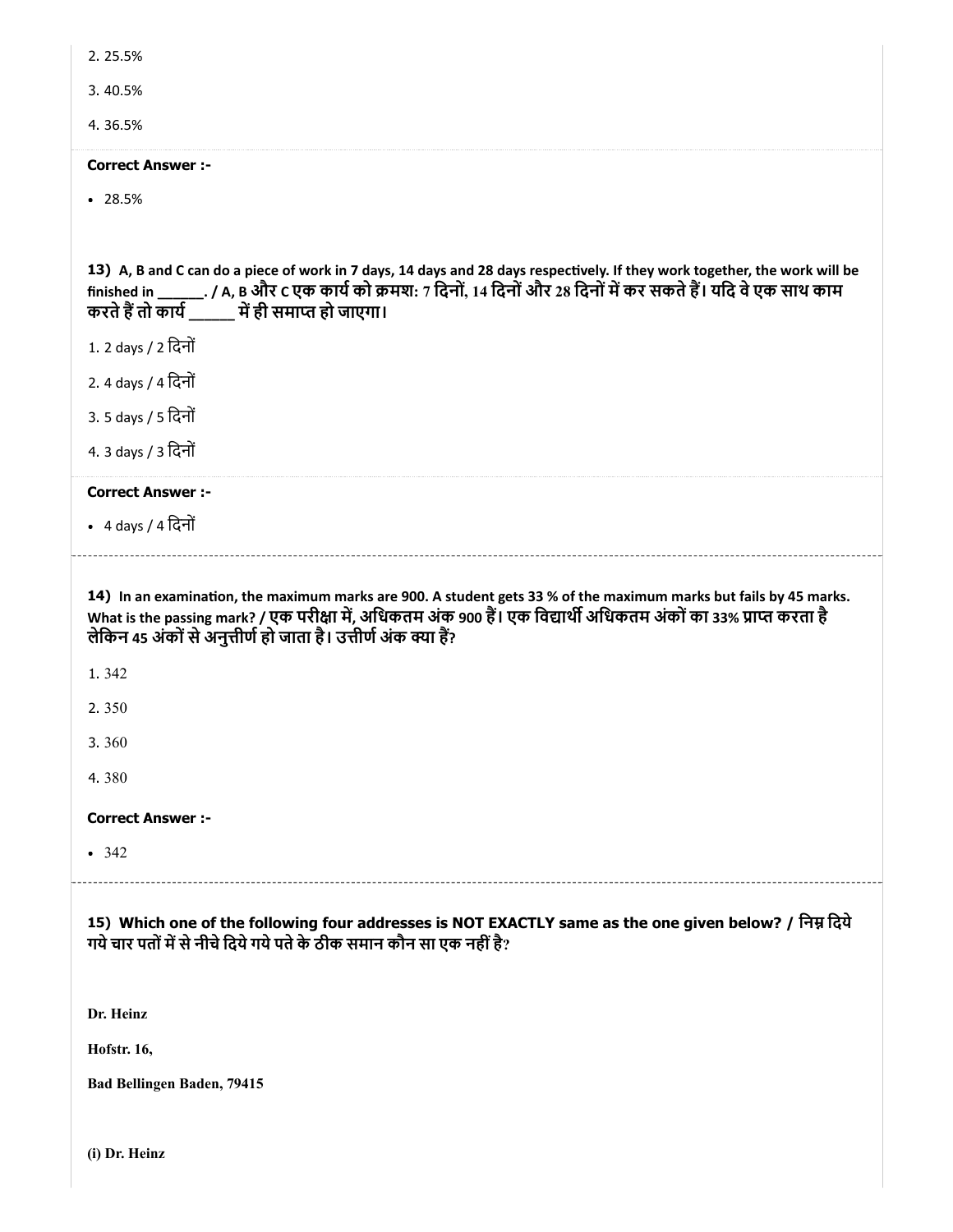| 3. 24 years, 40 years / 24 বর্ষ, 40 বর্ষ<br>4. 34 years, 50 years / 34 वर्ष, 50 वर्ष<br><b>Correct Answer:-</b><br>• 24 years, 40 years / 24 বর্ষ, 40 বর্ষ                                                                     |
|--------------------------------------------------------------------------------------------------------------------------------------------------------------------------------------------------------------------------------|
| 1. 20 years, 36 years / 20 वर्ष, 36 वर्ष<br>2. 32 years, 32 years / 32 वर्ष, 32 वर्ष                                                                                                                                           |
| 16) The average age of two persons is 32 years. One is elder by the other by 16 years. The ages of the<br>two persons are: / दो व्यक्तियों की औसत आयु 32 वर्ष है। पहला, दूसरे से 16 वर्ष बड़ा है। दोनों व्यक्तियों की आयु हैं: |
| $\bullet$ iii                                                                                                                                                                                                                  |
| <b>Correct Answer :-</b>                                                                                                                                                                                                       |
| 4. iii                                                                                                                                                                                                                         |
| 3. ii                                                                                                                                                                                                                          |
| 2. i                                                                                                                                                                                                                           |
| Bad Bellingen Baden, 79415<br>1.iv                                                                                                                                                                                             |
| Hofstr. 16,                                                                                                                                                                                                                    |
| (iv) Dr. Heinz                                                                                                                                                                                                                 |
|                                                                                                                                                                                                                                |
| Bed Bellingen Baden, 79415                                                                                                                                                                                                     |
| Hofstr. 16,                                                                                                                                                                                                                    |
| (iii) Dr. Heinz                                                                                                                                                                                                                |
| Bad Bellingen Baden, 79415                                                                                                                                                                                                     |
| Hofstr. 16,                                                                                                                                                                                                                    |
| (ii) Dr. Heinz                                                                                                                                                                                                                 |
| Bad Bellingen Baden, 79415                                                                                                                                                                                                     |
| Hofstr. 16,                                                                                                                                                                                                                    |
|                                                                                                                                                                                                                                |

1. 1,100 inches / 1,100 इंच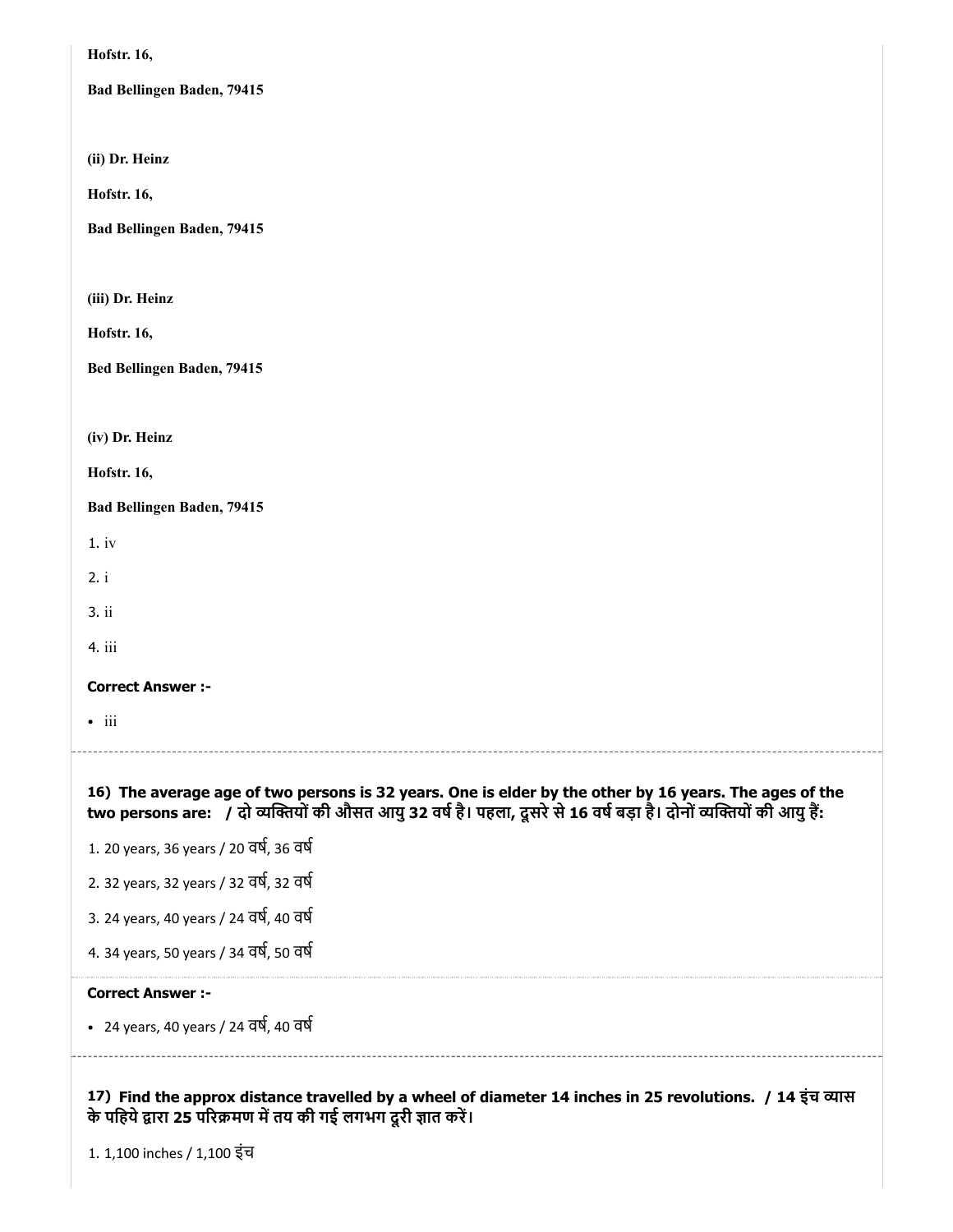| 2. 1,200 inches / 1,200 इंच                                                                                                                                                                                                                                                                                                                                       |
|-------------------------------------------------------------------------------------------------------------------------------------------------------------------------------------------------------------------------------------------------------------------------------------------------------------------------------------------------------------------|
| 3. 1,300 inches / 1,300 इंच                                                                                                                                                                                                                                                                                                                                       |
| 4. 1000 inches / 1000 इंच                                                                                                                                                                                                                                                                                                                                         |
| <b>Correct Answer :-</b>                                                                                                                                                                                                                                                                                                                                          |
| • 1,100 inches / 1,100 इंच                                                                                                                                                                                                                                                                                                                                        |
|                                                                                                                                                                                                                                                                                                                                                                   |
| 18) Simi and Nimi are sisters. When Simi was 10 years, Nimi was double her age. At present, if the<br>average of their ages is 25, find Nimi's age. / सिमी और निमी बहनें हैं। जब सिमी 10 वर्ष की थी, तो निमी उसकी आयु<br>से दुगनी थी। वर्तमान में, यदि उनकी आयु का औसत 25 है तो निमी की आयु ज्ञात करें।                                                           |
| 1.45                                                                                                                                                                                                                                                                                                                                                              |
| 2,40                                                                                                                                                                                                                                                                                                                                                              |
| 3.30                                                                                                                                                                                                                                                                                                                                                              |
| 4.60                                                                                                                                                                                                                                                                                                                                                              |
| <b>Correct Answer :-</b>                                                                                                                                                                                                                                                                                                                                          |
| • 30                                                                                                                                                                                                                                                                                                                                                              |
| 19) A grocer buys 600 eggs at 75 paise each; of which 50 eggs were found to be broken. At what rate                                                                                                                                                                                                                                                               |
| should he sell the remaining eggs so as to gain 10 %? / एक पंसारी ने 600 अंडे, 75 पैसे प्रत्येक के हिसाब से<br>खरीदे। इनमें से 50 अंडे टूटे पाए गए। किस दर पर उसे शेष अंडों को बेचना चाहिए जिससे कि लाभ 10% हो?<br>1. Rs. 2 / 2 रुपये<br>2. 90 paise / 90 पैसे<br>3. 80 paise / 80 पैसे<br>4. Rs. 1 / 1 रुपये<br><b>Correct Answer :-</b><br>• 90 paise / 90 पैसे |
| 20) A bag contains Rs. 210 in the form of one-rupee coins, 50 Paise coins and 25 Paise coins in the ratio<br>3:5:6. The number of 25 Paise coins in the bag is: / एक थैले में 210 रुपये हैं जो कि एक रुपये के सिक्के, 50 पैसे<br>के सिक्के और 25 पैसे के सिक्के के 3 : 5 : 6 के अनुपात में है। थैले में 25 पैसे के सिक्कों की संख्या है:<br>1.30                  |
| 2.90                                                                                                                                                                                                                                                                                                                                                              |
| 3.150                                                                                                                                                                                                                                                                                                                                                             |
| 4.180                                                                                                                                                                                                                                                                                                                                                             |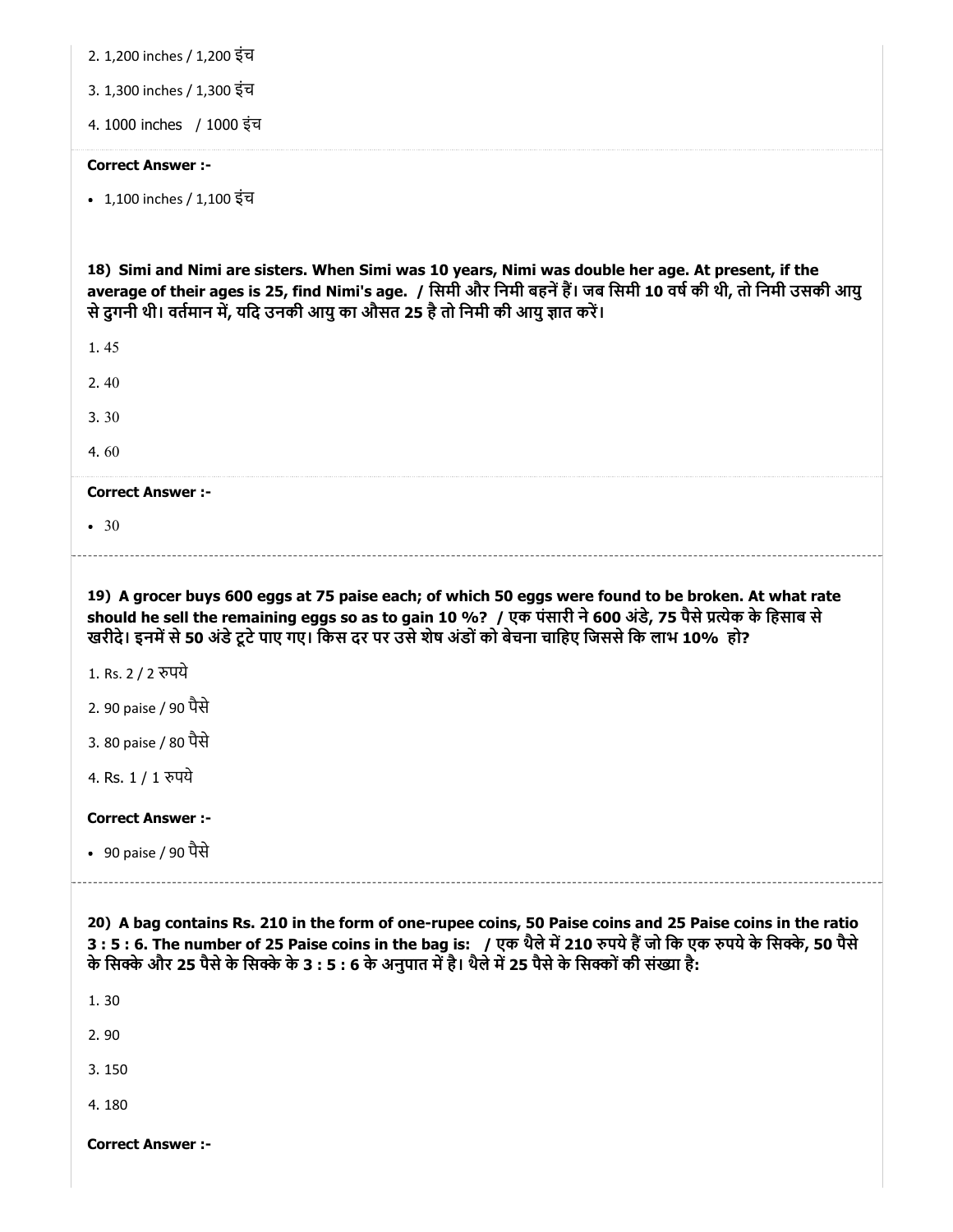$• 180$ 

21) A can do a piece of work in 30 days. He works at it for 20 days but leaves the task incomplete. B takes over and completes it in 12 days. If A and B had worked together, how many days would it have taken them to complete the work? / A किसी कार्य को 30 दिनों में कर सकता है। वह इस पर 20 दिन कार्य करता है लेकिन कार्य को अधूरा छोड़ देता है। B उस कार्य को करता है और 12 दिनों में पूरा कर देता है। यदि A और B दोनों एक साथ कार्य करते हैं, तो वे कार्य को पूरा करने के लिए कितने दिन लेंगे?

16 
$$
\frac{4}{11}
$$
 days / 16  $\frac{4}{11}$   $\frac{4}{11}$   $\frac{4}{11}$   $\frac{4}{11}$   $\frac{4}{11}$   $\frac{4}{11}$   $\frac{4}{11}$   $\frac{4}{11}$   $\frac{4}{11}$   $\frac{4}{11}$   $\frac{4}{11}$   $\frac{4}{11}$   $\frac{4}{11}$   $\frac{4}{11}$   $\frac{4}{11}$   $\frac{4}{11}$   $\frac{4}{11}$   $\frac{4}{11}$   $\frac{4}{11}$ 

4.

Correct Answer :-

 $16\frac{4}{11}$  days /  $16\frac{4}{11}$  दिन

22) Three different containers contain 52 /, 72 /, and 24 / of milk respectively. What biggest measure can be used to measure all the containers exactly? / तीन विभिन्न पात्र क्रमश: 52 लीटर, 72 लीटर और 24 लीटर दूध रखते हैं। कौन सा सबसे बड़ा पैमाना सभी पात्रों को सही से मापने के लिए प्रयुक्त हो सकता है?

1. 2 l / 2 लीटर

- 2. 4 l / 4 लीटर
- 3. 6 l / 6 लीटर
- 4. 12 l / 12 लीटर

### Correct Answer :-

4 l / 4 लीटर

23) Ratio between Rahul and Deepak is 4:3, After 6 Years Rahul age will be 26 years. What is Deepak present age? / राहुल और दीपक के बीच का अनुपात 4:3 है। 6 वर्षों पश्चात राहुल की आयु 26 वर्ष होगी। दीपक की वर्तमान आय क्या है?

1. 14

2. 20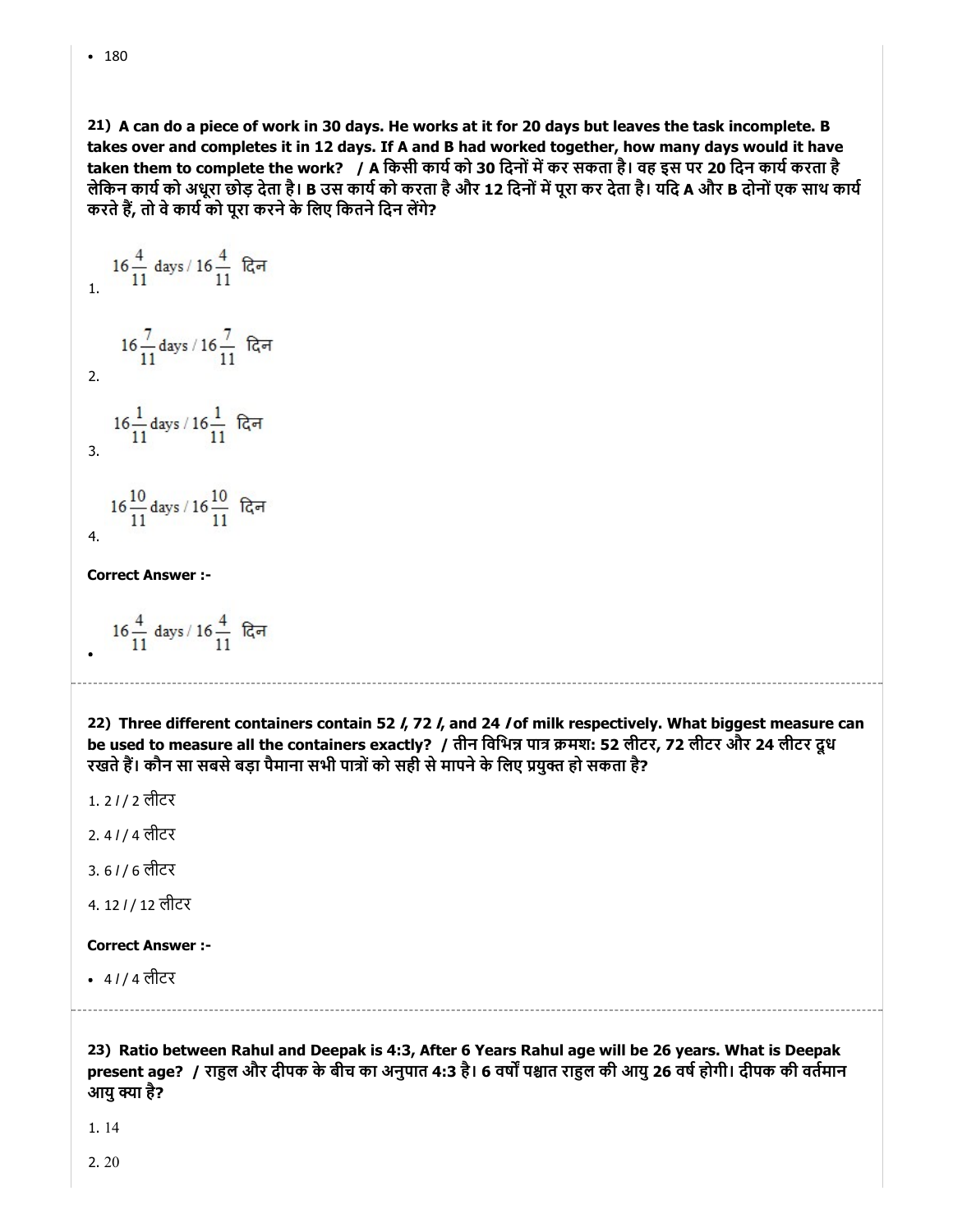| 3.15                     |
|--------------------------|
| 4.22                     |
| <b>Correct Answer :-</b> |
|                          |
| $\cdot$ 15               |

24) A trader buys 25 oranges at 8 per rupee and another lot of 25 oranges at 12 per rupee. He mixes both the varieties, and sells them at 10 per rupee. What will be the percentage profit or loss he suffers? / एक व्यापारी ने 8 रुपए प्रति के हिसाब से 25 संतरे खरीदे और 25 संतरों का अन्य समह 12 रुपए प्रति के हिसाब से खरीदा। उसने दोनों प्रकारों को मिला दिया और उन्हें 10 रुपए प्रति के हिसाब से बेच दिया। उसे कितने प्रतिशत लाभ या हानि होगी?

1. None of the above / उपरोक्त में से कोई नहीं

2. 4% profit / 4% लाभ

3. 4% loss / 4% हािन

4. 5% profit / 5% लाभ

#### Correct Answer :-

• None of the above / उपरोक्त में से कोई नहीं

25) A man traveled a distance of 61 km in 9 hr. He traveled partly on bicycle at 9 kmph and on foot at 4 kmph. The distance traveled on bicycle is / एक पुरूष 9 घंटे में 61 किमी की यात्रा करता है। उसने आंशिक रूप से 9 किमी प्रति घंटा पर साइकिल से और 4 किमी प्रति घंटा पर पैदल यात्रा की। साइकिल पर तय की गई दूरी है

- 1. 50 km / 50 िकमी
- 2. 25 km / 25 िकमी
- 3. 45 km / 45 िकमी
- 4. 16 km / 16 िकमी

### Correct Answer :-

45 km / 45 िकमी

26) The present ages of Palani and Karthi are in the ratio of 5 : 4, respectively. Three years hence, the ratio of their ages will become 11 : 9, respectively. What is Karthi's present age? / पलानी और कार्ति की वर्तमान आयु क्रमश: 5 : 4 के अनुपात में हैं। तीन वर्ष पश्चात उनकी आयु का अनुपात क्रमश: 11 : 9 हो जायेगा। कार्ति की वर्तमान आयु क्या है?

- 1. 21 years / 21 वष
- 2. 26 years / 26 वष
- 3. 30 years / 30 वष

4. 24 years / 24 वष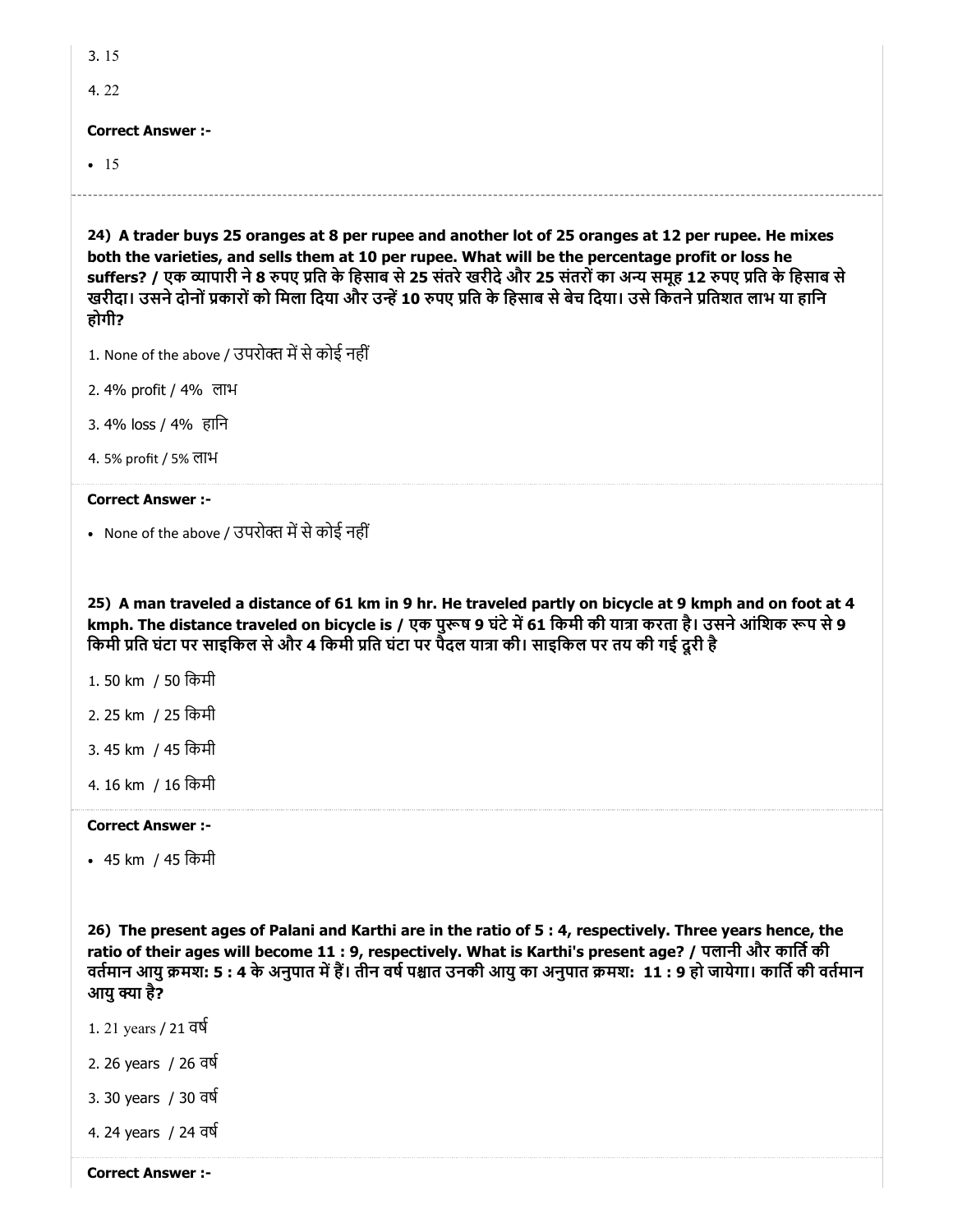27) A car starts from Point A towards Point B at a speed which is 50 % higher than that of a twowheeler. The two-wheeler is 120 km ahead of the car and is also moving towards Point B. If both the vehicles reach Point B at the same time, what is the distance between Points A and B? / एक कार थल A से स्थल B की ओर चलती है और उसकी गति दो पहिया वाहन की गति से 50 प्रतिशत अधिक है। दो पहिया वाहन कार से 120 किमी आगे है और स्थल B की ओर जा रहा है। यदि दोनों वाहन स्थल B पर समान समय में पहुँचते हैं तो स्थल A और स्थल B के बीच की दूरी क्या है?

1. 360 km / 360 िकमी

- 2. 420 km / 420 िकमी
- 3. 240 km / 240 िकमी
- 4. 200 km / 200 िकमी

### Correct Answer :-

• 360 km / 360 किमी

28) The series given below contains a sequence of alphabets and numbers. Identify the incorrect combination: / नीचेदी गई श्रृंखला में, अक्षरों और संख्याओं का एक क्रम निहित हैं। गलत संयोजन पहचानिए:

i.yooii01011iiyoo

ii.yooii0101iiiyoo

iii.yooii01011iiyoo

iv.yooii01011iiyoo

1. iv

2. i

3. ii

4. iii

### Correct Answer :-

 $\bullet$  ii

29) Find the average. / औसत िनकािलये।

79, 89, 99, 9, 19 & 29

1. 56

2. 54

- 3. 58
- 4. 52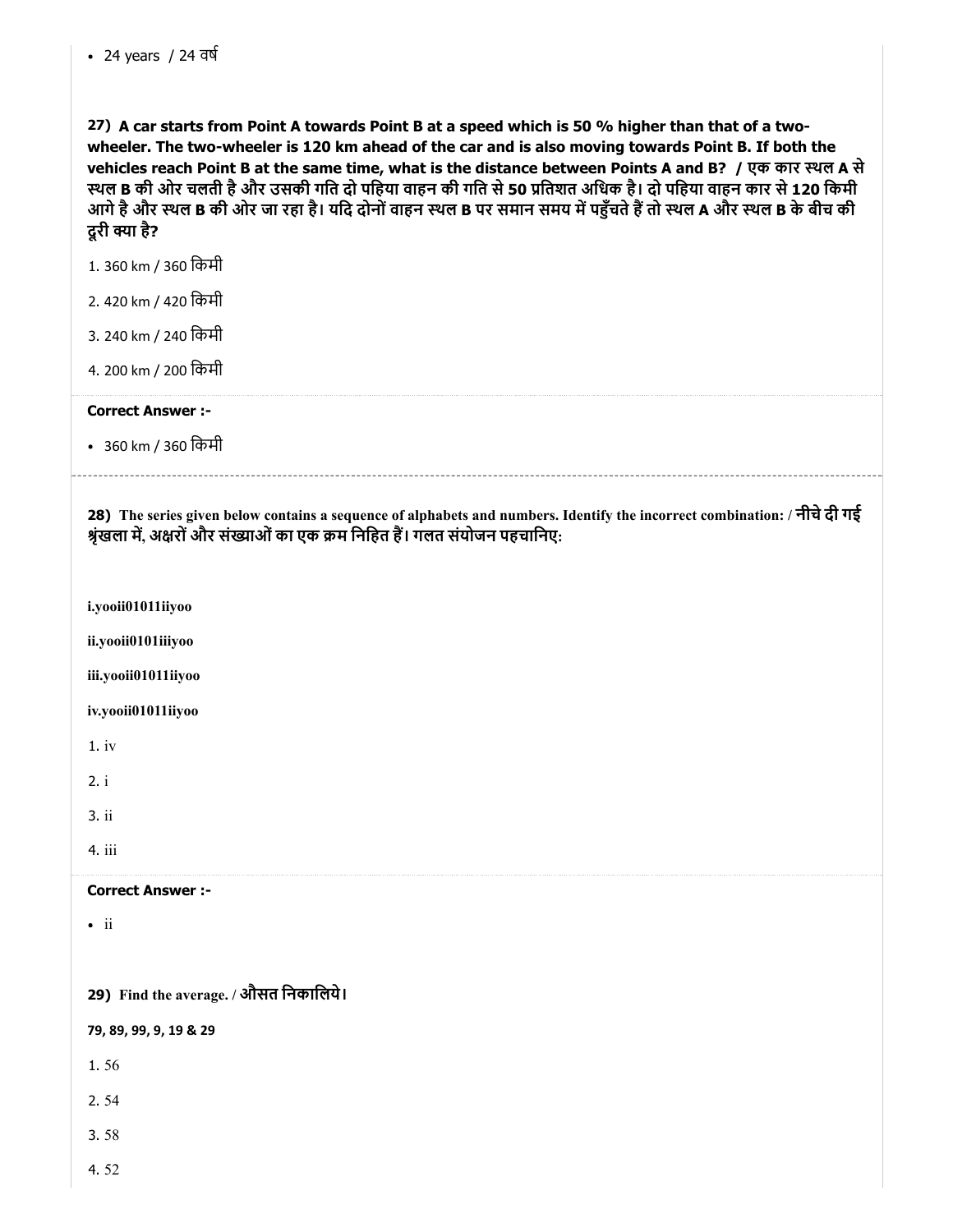| <b>Correct Answer :-</b>              |  |
|---------------------------------------|--|
| • 54                                  |  |
|                                       |  |
| 30) 56% of 75 + 10% of 150 = ?        |  |
| 1.75                                  |  |
| 2.63                                  |  |
| 3.57                                  |  |
| 4.52                                  |  |
| <b>Correct Answer :-</b>              |  |
| $\cdot$ 57                            |  |
|                                       |  |
| Topic:- Science and Simple Arithmetic |  |

# 1)

If the side of the square is 21 cm, then the circumference of the circle = \_\_\_\_. / यदि वर्ग की भुजा 21 सेमी. है, तो वृत्त की परिधि = \_\_\_\_.



1. 528 cm / 528 सेमी.

2. 1386 cm / 1386 सेमी.

- 3. 264 cm / 264 सेमी.
- 4. 132 cm / 132 सेमी.

### Correct Answer :-

132 cm / 132 सेमी.

# 2)

If the diagonal of a cube is  $6\sqrt{3}$ cm, then the edge of the cube is: / यदि घन का विकर्ण  $6\sqrt{3}$  सेमी है, तो घन की कोर निम्न होगी:

- 1. 2 cm / 2 सेमी
- 2. 6 cm / 6 सेमी
- 3. 12 cm / 12 सेमी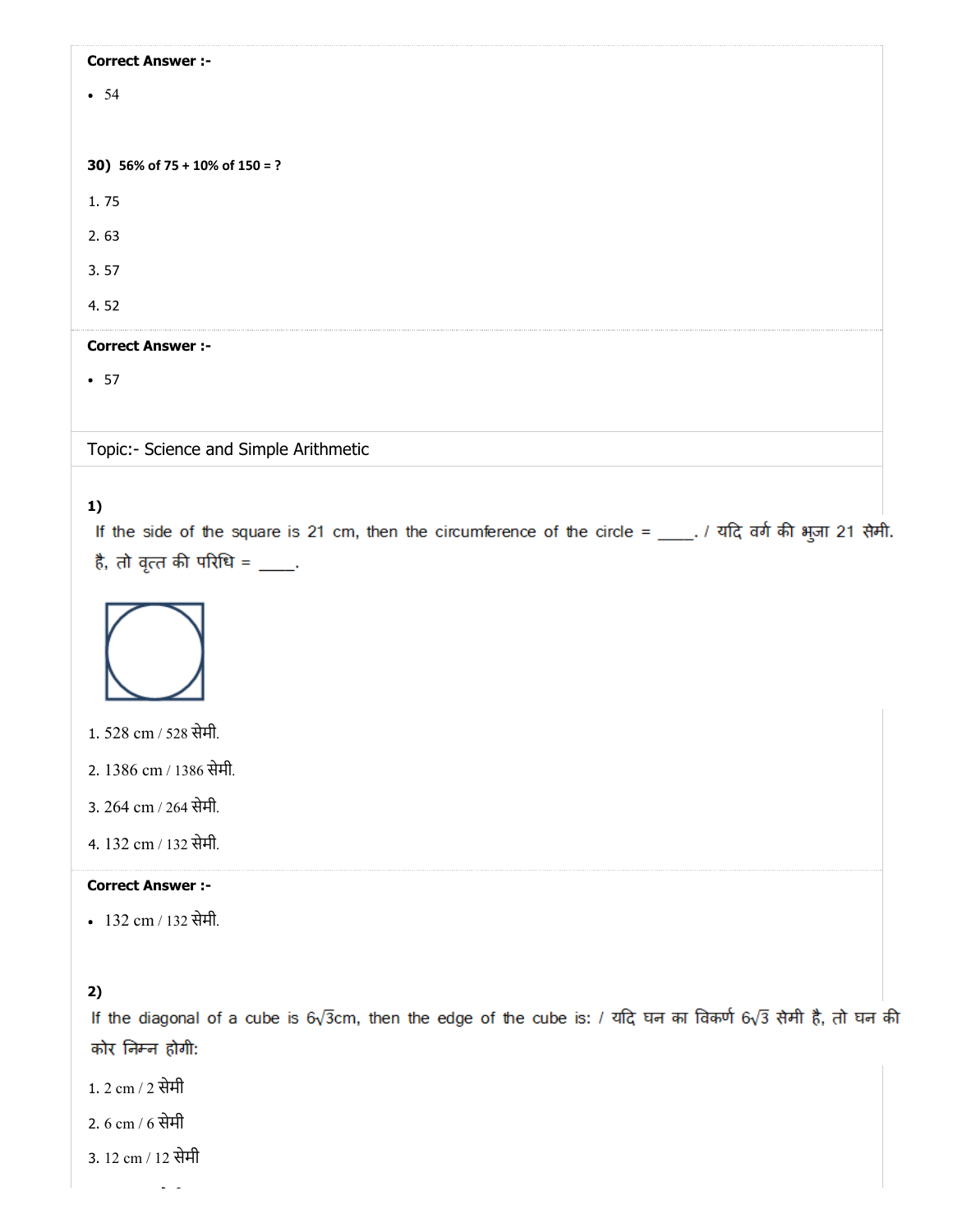| 4.3 cm / 3 सेमी                                                                                                                                                                                                                                                                                                                                                              |
|------------------------------------------------------------------------------------------------------------------------------------------------------------------------------------------------------------------------------------------------------------------------------------------------------------------------------------------------------------------------------|
| <b>Correct Answer :-</b>                                                                                                                                                                                                                                                                                                                                                     |
| • $6 \text{ cm} / 6$ सेमी                                                                                                                                                                                                                                                                                                                                                    |
| 3)<br>In the given figure, AB    CD, $\angle$ AEF = 65°, $\angle$ PQF = 40°, then the measure of $\angle$ EPQ = ____. /<br>दिए गए चित्र में, AB    CD, ∠AEF = 65°, ∠PQF = 40°, तो ∠EPQ का मान = :                                                                                                                                                                            |
| B<br>Έ<br>Þ<br>D                                                                                                                                                                                                                                                                                                                                                             |
| 1.65 $^{\circ}$                                                                                                                                                                                                                                                                                                                                                              |
| $2.40^{\circ}$                                                                                                                                                                                                                                                                                                                                                               |
| 3. $120^{\circ}$                                                                                                                                                                                                                                                                                                                                                             |
| 4. $105^{\circ}$                                                                                                                                                                                                                                                                                                                                                             |
| <b>Correct Answer :-</b>                                                                                                                                                                                                                                                                                                                                                     |
| • $105^{\circ}$                                                                                                                                                                                                                                                                                                                                                              |
| 4) PQRS is a trapezium in which SP    RQ, $\angle$ S = 90° and $\angle$ Q = 130°. The measures of $\angle$ P<br>and ∠R are ___ and _____, respectively. / PQRS एक समलंब चतुर्भुज है जिसमें SP    RQ, ∠S =<br>90° और ∠Q = 130°. ∠P तथा∠R के माप क्रमश: ___ और ___ होगी।<br>1.90 $^{\circ}$ , 60 $^{\circ}$<br>$2.90^{\circ}, 130^{\circ}$<br>3. 90 $^{\circ}$ , 50 $^{\circ}$ |
| 4.50 $^{\circ}$ , 90 $^{\circ}$                                                                                                                                                                                                                                                                                                                                              |
| <b>Correct Answer :-</b><br>• $50^{\circ}$ , $90^{\circ}$                                                                                                                                                                                                                                                                                                                    |
|                                                                                                                                                                                                                                                                                                                                                                              |
|                                                                                                                                                                                                                                                                                                                                                                              |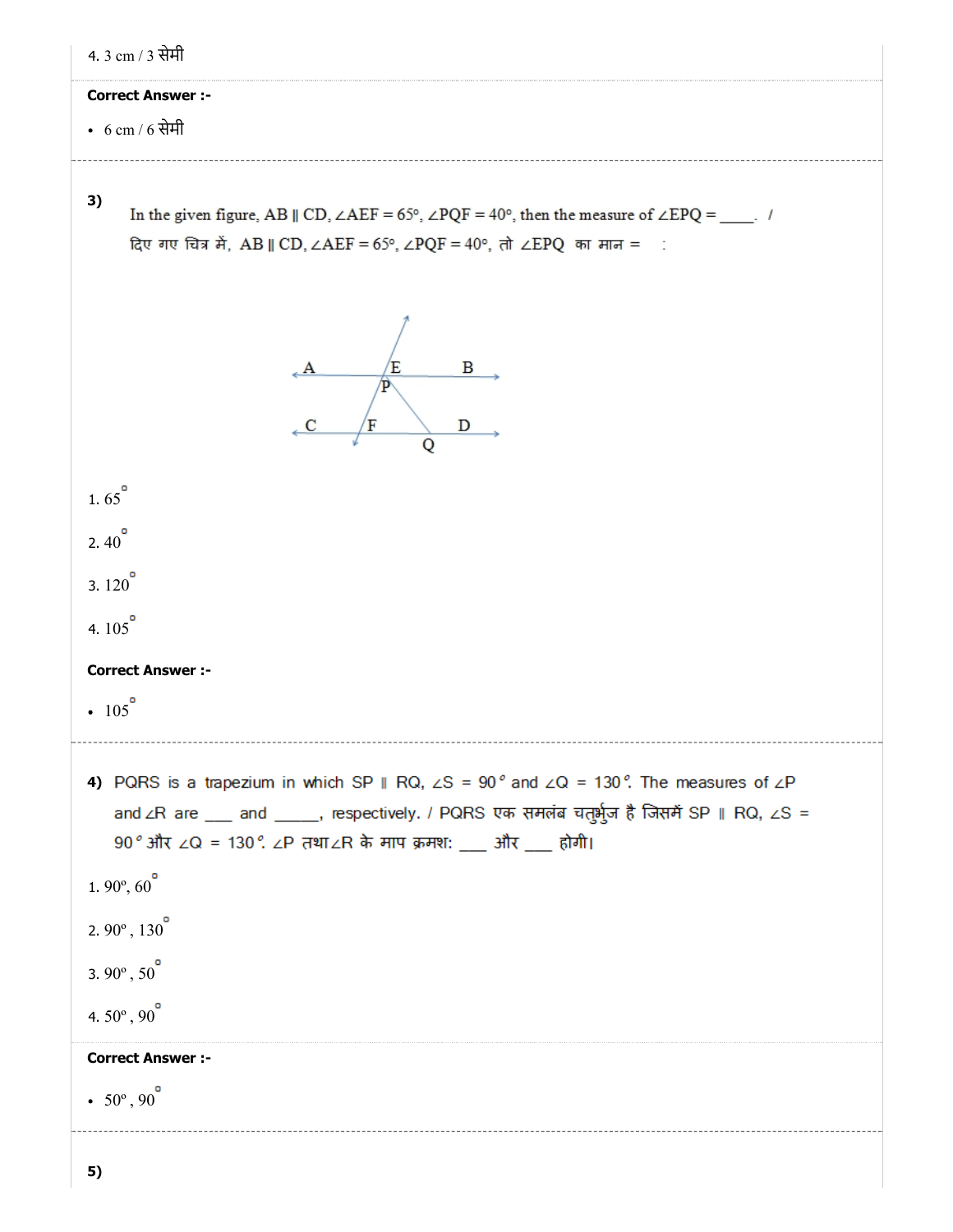If  $(x^2 + 7x + 12) = (x + 4)x$  #, then # stands for: / यदि  $(x^2 + 7x + 12) = (x + 4)x$  #, तो # का मान निम्न होगा: 1.  $(x - 3)$ 2.  $(x + 3)$ 3.  $(x + 6)$ 4.  $(x - 6)$ Correct Answer :- •  $(x + 3)$ 6)  $(1.1)^3 - 3 \times (1.1)^2 \times 0.1 + 3 \times 1.1 \times (0.1)^2 =$ 1. -1 2. 0.1 3. 0.01 4. 1 Correct Answer :-  $\cdot$  1 7) If 335241 = 9  $\times$  37249 and  $\sqrt{37249}$  = 193, then  $\sqrt{335241}$  = 1472 335241 = 9  $\times$  37249 तथा  $\sqrt{37249}$  = 193, तो  $\sqrt{335241}$  = \_\_\_\_. 1. 579 2. 537 3. 1737 4. 193 Correct Answer :- • 579

8) After getting two successive discounts, a shirt with a list price of Rs. 150 is available at Rs. 105. If the second discount is 12.5%, then how much is the first discount? / दो क्रमागत छूट प्राप्त करने के बाद, 150 रुपये के अंकित मूल्य वाली शर्ट 105 रुपये में उपलब्ध है। यदि दूसरी छूट 12.5% की थी, तो पहली छूट कितनी थी?

1. 20%

2. 15%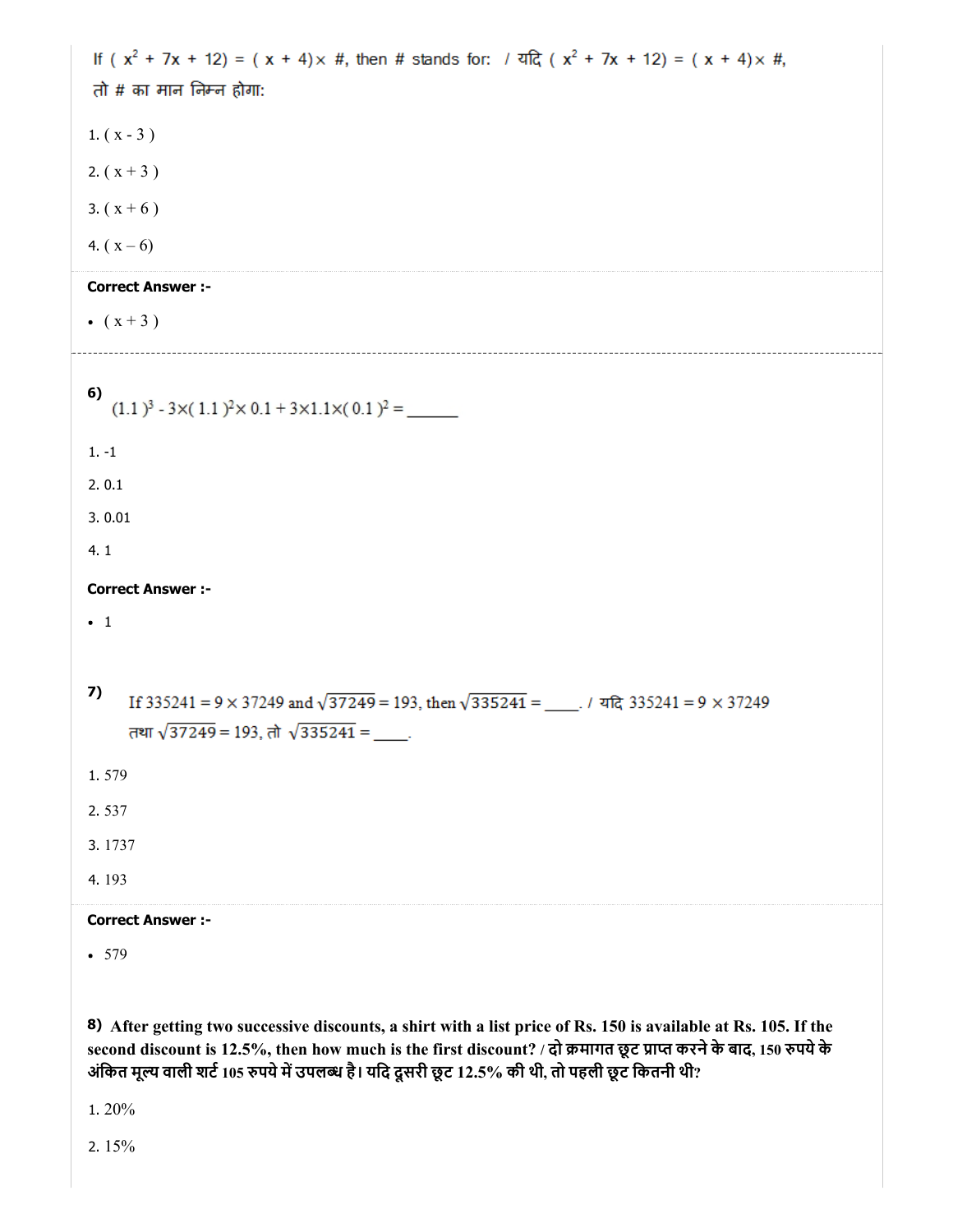| 3.18%                                                                                                                                                                                                                                                                                                       |
|-------------------------------------------------------------------------------------------------------------------------------------------------------------------------------------------------------------------------------------------------------------------------------------------------------------|
| 4.10%                                                                                                                                                                                                                                                                                                       |
| <b>Correct Answer :-</b>                                                                                                                                                                                                                                                                                    |
| • 20%                                                                                                                                                                                                                                                                                                       |
|                                                                                                                                                                                                                                                                                                             |
| 9) If 25% of a number is 20, what is 40% of that number? / एक संख्या का 25% यदि 20 है, तो इसका 40% कितना<br>होगा?                                                                                                                                                                                           |
| 1.32                                                                                                                                                                                                                                                                                                        |
| 2.24                                                                                                                                                                                                                                                                                                        |
| 3.28                                                                                                                                                                                                                                                                                                        |
| 4.30                                                                                                                                                                                                                                                                                                        |
| <b>Correct Answer :-</b>                                                                                                                                                                                                                                                                                    |
| $\cdot$ 32                                                                                                                                                                                                                                                                                                  |
| 10) A has Rs. 90 and B has Rs. 42. After B has won a certain sum from A, A has five-sixth of what B has.<br>How much does B win? / A के पास 90 रुपये हैं और B के पास 42 रुपये हैं। B द्वारा A से एक निश्चित धनराशि जीत लेने के बाद,<br>A के पास B का 5/6 <sup>वां</sup> भाग बचा है। B ने कितनी धनराशि जीती? |
| 1. Rs. 20 / 20 रुपये                                                                                                                                                                                                                                                                                        |
| 2. Rs. 30 / 30 रुपये                                                                                                                                                                                                                                                                                        |
| 3. Rs. 24 / 24 रुपये                                                                                                                                                                                                                                                                                        |
| 4. Rs. 32 / 32 रुपये                                                                                                                                                                                                                                                                                        |
| <b>Correct Answer :-</b>                                                                                                                                                                                                                                                                                    |
| • Rs. 30 / 30 रुपये                                                                                                                                                                                                                                                                                         |
| 11) If the cube root of 1728 = 12, then the cube root of 0.001728 = ___. / यदि 1728 का घनमूल = 12, तो 0.001728<br>का घनमूल $=$ ____.                                                                                                                                                                        |
| 1.0.012                                                                                                                                                                                                                                                                                                     |
| 2.0.0012                                                                                                                                                                                                                                                                                                    |
| 3.1.2                                                                                                                                                                                                                                                                                                       |
| 4.0.12                                                                                                                                                                                                                                                                                                      |
| <b>Correct Answer :-</b>                                                                                                                                                                                                                                                                                    |
| $\bullet$ 0.12                                                                                                                                                                                                                                                                                              |
|                                                                                                                                                                                                                                                                                                             |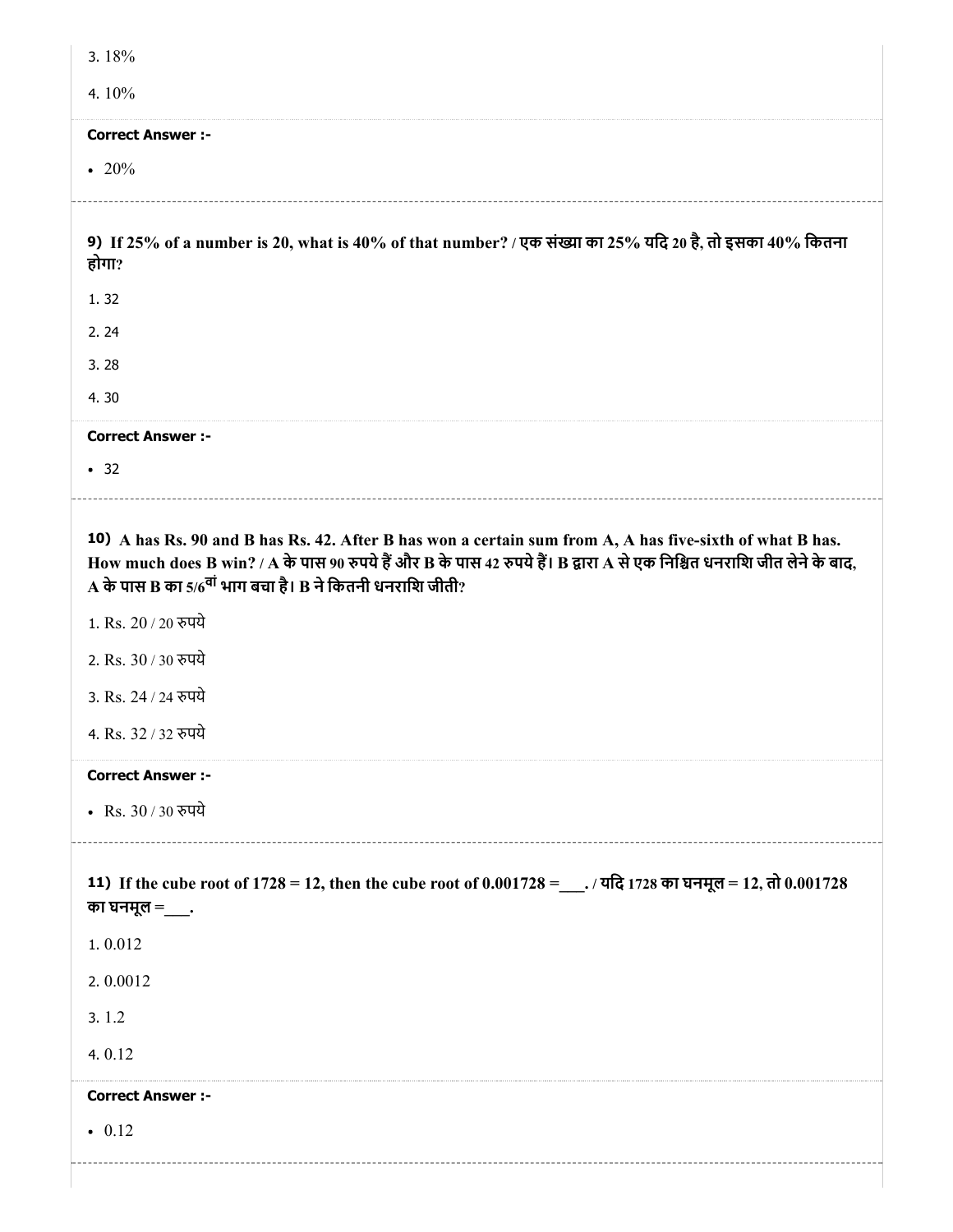

- 1. 3 years / 3 वष
- 2. 2 years / 2 वष
- 3. 1 year / 1 वष
- 4. 1.5years / 1.5 वष

• 2 years  $/2$  वर्ष

13) The expenditure on different items for constructing a flat in a metro city is given in the pie chart below. Which of the two expenses will have a difference of central angle 36° ? / एक मेट्रो शहर में एक फ्लैट के निर्माण के लिए विभिन्न सामग्रियों पर होने वाले व्यय को निम्न पाई चार्ट में दिया गया है। किन दो व्यय में 36° के केन्द्रीय कोण का अंतर है?

# Expenditure/cयय



- 1. Bricks and Steel / ईंट एवं टील
- 2. Labour and Cement / श्रम एवं सीमेंट
- 3. Labour and Bricks / म एवं ईंट
- 4. Cement and Steel / सीमट एवं टील

### Correct Answer :-

Bricks and Steel / ईंट एवं टील

14) Which of the following structure is present in the nucleus? / निम्नलिखित संरचना में से कौन नाभिक में उपस्थित होती है?

1. Mitochondria / सूकिणका

- 2. Chromosome / गुणसू
- 3. Centriole / तारक
- 4. Ribosome / राइबोसोम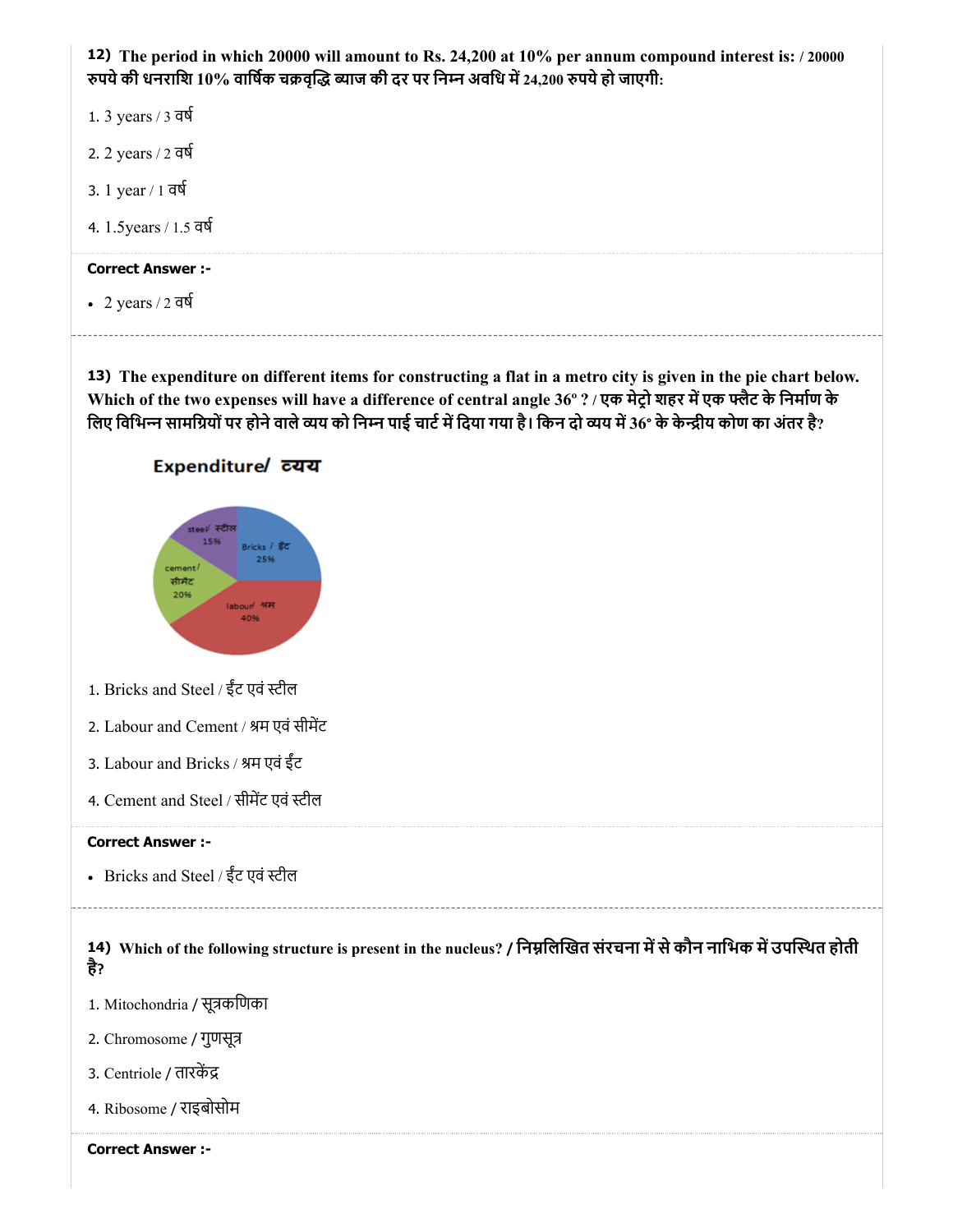# 15) Which is the correct sequence of steps involved in the crystallisation of a pure compound from its impure sample? / अशुद्ध नमूने से शुद्ध यौगिक के क्रिस्टलन में निम्नलिखित में से चरणों का कौन सा सही क्रम अंतर्निहित होता है?

- 1. Filtration, Evaporation, Dissolution, Cooling / िनंदन, वान, िवघटन, शीतलन
- 2. Dissolution, Evaporation, Cooling, Filtration / िवघटन, वान, शीतलन, िनंदन
- 3. Evaporation, Filtration, Cooling, Dissolution / वान, िनंदन, शीतलन, िवघटन
- 4. Evaporation, Dissolution, Cooling, Filtration / वान, िवघटन, शीतलन, िनंदन

# Correct Answer :-

- Dissolution, Evaporation, Cooling, Filtration / विघटन, वाष्पन, शीतलन, निस्यंदन
	-

### 16) If 120 oscillations are produced in 6 seconds, the frequency will be: / यदि 6 सेकेंड में 120 दोलन उत्पन्न होते हैं, तो आवृत्ति होगी:

- 1. 20 Hz / 20 हट्ज
- 2. 0.05 Hz / 0.05 हट्ज
- 3. 120 Hz /120 हट्ज
- 4. 720 Hz / 720 हट्ज

# Correct Answer :-

20 Hz / 20 हट्ज

# 17) Oxygen atom has six valence electrons, but its valency is only 2. This is justified because: / ऑीजन परमाणुम छह संयोजन इलेक्ट्रॉन हैं, पर उसकी संयोजकता केवल 2 है। यह उचित है क्योंकि:

- 1. It can gain six electrons and complete its octet to be stable. / वह छह इलेक्ट्रॉन प्राप्त कर सकता है तथा स्थिर रहने के लिए अपने अष्टक को पूर्ण करता है।
- 2. It can gain two electrons and complete its octet to be stable. / वह दो इलेक्टॉन प्राप्त कर सकता है तथा स्थिर रहने के लिए अपने अष्टक को पूर्ण करता है।
- 3. It can lose six electrons and combine with other elements to form compounds. / वह छह इलेक्ट्रॉन खो सकता है तथा अन्य तत्व के साथ संयुक्त होकर यौगिक का निर्माण करता है।
- 4. It can lose two electrons and combine with other elements to form compounds. / वह दो इलेक्ट्रॉन खो सकता है तथा अन्य तत्व के साथ संयुक्त होकर यौगिक का निर्माण करता है।

# Correct Answer :-

• It can gain two electrons and complete its octet to be stable. / वह दो इलेक्ट्रॉन प्राप्त कर सकता है तथा स्थिर रहने के लिए अपने अष्टक को पूर्ण करता है।

18) Fruits and flowers are coloured due to the presence of: / फलोंतथा फूलोंका रंग िनन की उपथित के कारण होता है: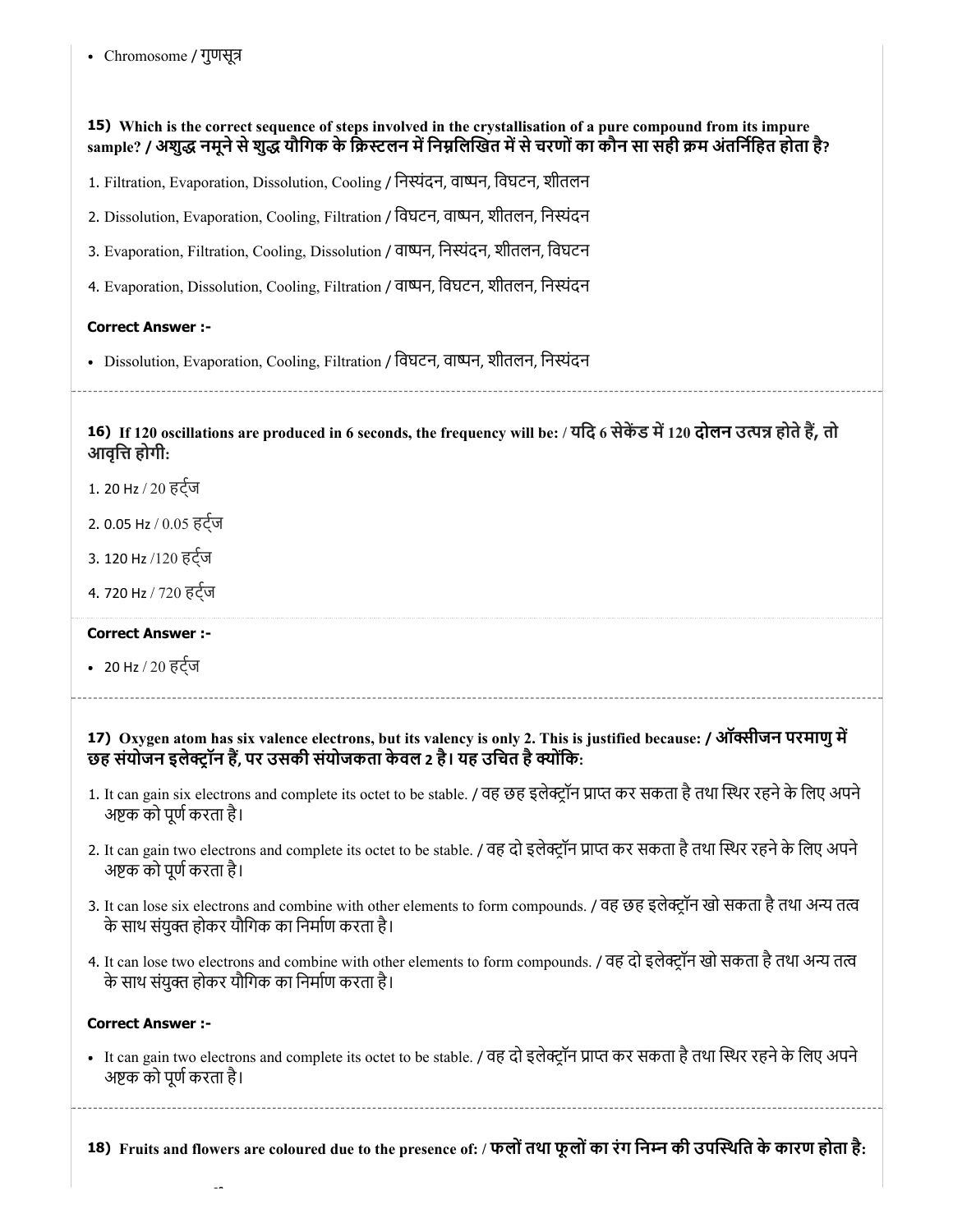| 1. Leucoplast / अवर्णी लवक                                                                                                                                                                                                                                |
|-----------------------------------------------------------------------------------------------------------------------------------------------------------------------------------------------------------------------------------------------------------|
| 2. Chromoplast / वर्णलवक                                                                                                                                                                                                                                  |
| 3. Chloroplast / हरितलवक                                                                                                                                                                                                                                  |
| 4. Chlorophyll / पर्णहरित                                                                                                                                                                                                                                 |
| <b>Correct Answer :-</b>                                                                                                                                                                                                                                  |
| • Chromoplast / वर्णलवक                                                                                                                                                                                                                                   |
| 19) The device which easily closes or opens an electric circuit is ________. / वह डिवाइस जो विदुयत परिपथ को आसानी<br>के साथ बंद करती है या खोलती है,               है।                                                                                    |
| 1. electric cell / विदुयत सेल                                                                                                                                                                                                                             |
| 2. electric switch / विदुयत स्विच                                                                                                                                                                                                                         |
| 3. electric bulb / विदुयत बल्ब                                                                                                                                                                                                                            |
| 4. electric fuse / विदुयत फ्यूज़                                                                                                                                                                                                                          |
| <b>Correct Answer :-</b>                                                                                                                                                                                                                                  |
| • electric switch / विदुयत स्विच                                                                                                                                                                                                                          |
|                                                                                                                                                                                                                                                           |
| 20) The kind of 'filler' connective tissue that binds skin to muscles and holds organs in place is: / एक प्रकार का 'पूरक'<br>संयोजी ऊतक जो त्वचा को मांस पेशियों से जोड़ता है और अंगों को यथावत स्थान पर रखता है, निम्न कहलाता है:<br>1. Areolar / एरिओलर |
| 2. Adipose tissue / वसीय ऊतक                                                                                                                                                                                                                              |
| 3. Tendon / कंडरा                                                                                                                                                                                                                                         |
| 4. Ligament / स्नायु                                                                                                                                                                                                                                      |
| <b>Correct Answer :-</b>                                                                                                                                                                                                                                  |
| • Areolar / एरिओलर                                                                                                                                                                                                                                        |
| 21) The level of mercury rises when its bulb comes in contact with a hot object because: / पारद का स्तर बढ़ता है जब<br>इसका बल्ब गर्म वस्तु के संपर्क में आता है क्योंकि :                                                                                |
| 1. Of radiation / विकिरण के कारण।                                                                                                                                                                                                                         |
| 2. It shrinks when heated / पारद गरम होने पर संकुचित होता है।                                                                                                                                                                                             |
| 3. Of convection / संवहन के कारण।                                                                                                                                                                                                                         |
| 4. It expands when heated / पारद गरम होने पर विस्तारित होता है।                                                                                                                                                                                           |
| <b>Correct Answer :-</b>                                                                                                                                                                                                                                  |
| • It expands when heated / पारद गरम होने पर विस्तारित होता है।                                                                                                                                                                                            |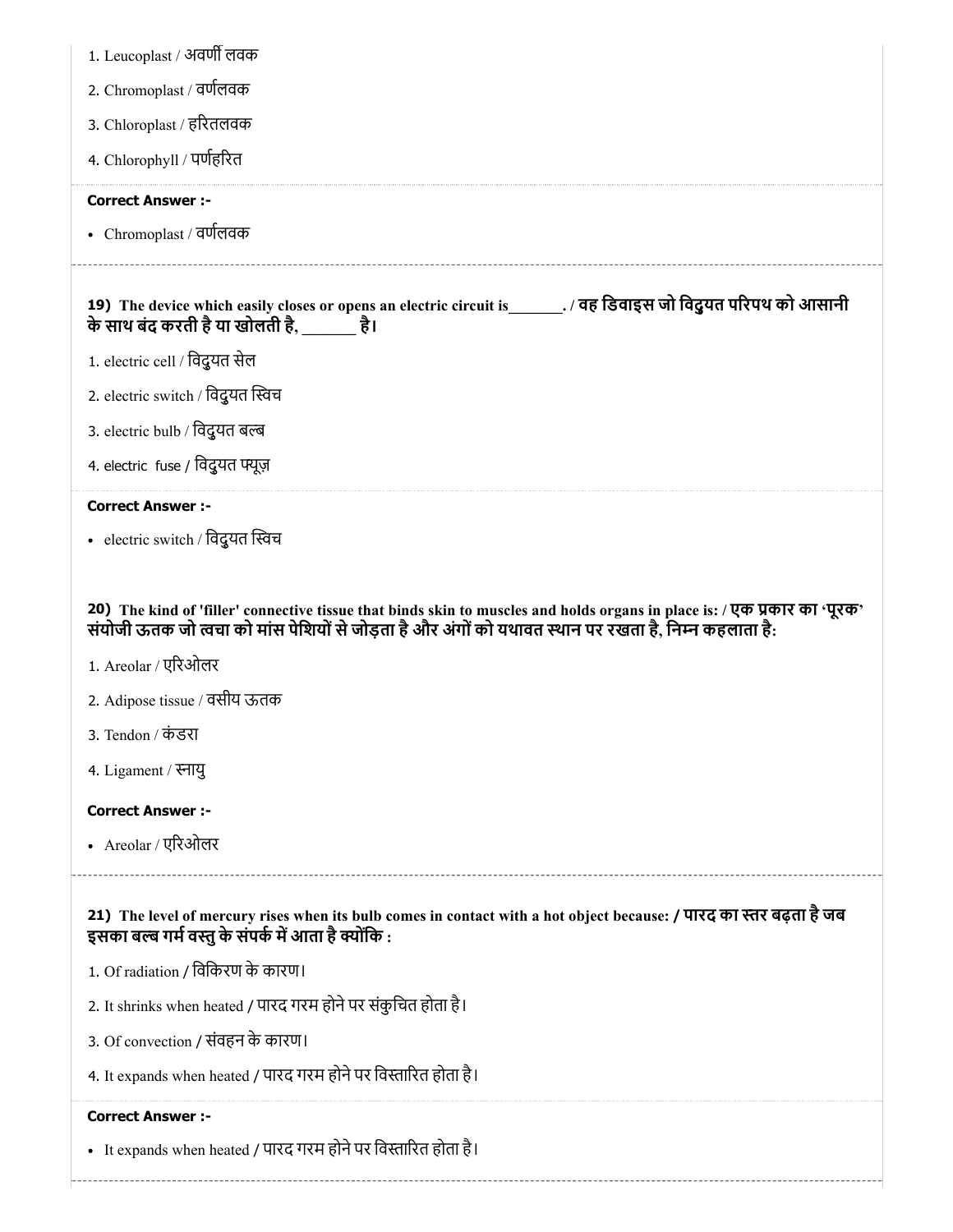| 22) The middle layer of the earth is called _______. / पृथ्वी की मध्यवर्ती परत निम्न_____ कहलाती है।                                                                                                                                                                                           |
|------------------------------------------------------------------------------------------------------------------------------------------------------------------------------------------------------------------------------------------------------------------------------------------------|
|                                                                                                                                                                                                                                                                                                |
| 1. crust / भूपर्पटी                                                                                                                                                                                                                                                                            |
| 2. mantle / प्रावार                                                                                                                                                                                                                                                                            |
| 3. cladding / परिनिधान                                                                                                                                                                                                                                                                         |
| 4. core / क्रोड                                                                                                                                                                                                                                                                                |
| <b>Correct Answer :-</b>                                                                                                                                                                                                                                                                       |
| • mantle / $\overline{M}$ or $\overline{M}$                                                                                                                                                                                                                                                    |
|                                                                                                                                                                                                                                                                                                |
| 23) The number of colors present in white light are: / श्वेत प्रकाश में उपस्थित रंगों की संख्या होती है:                                                                                                                                                                                       |
| 1. Seven / सात                                                                                                                                                                                                                                                                                 |
| 2. Five / पाँच                                                                                                                                                                                                                                                                                 |
| 3. $Six / ③$ :                                                                                                                                                                                                                                                                                 |
| 4. One / एक                                                                                                                                                                                                                                                                                    |
| <b>Correct Answer :-</b>                                                                                                                                                                                                                                                                       |
| • Seven / सात                                                                                                                                                                                                                                                                                  |
|                                                                                                                                                                                                                                                                                                |
| 24) The cell organelle which is found only in plant cells is: / कोशिका अंगक जो केवल पादप कोशिकाओं में पाया जाता है                                                                                                                                                                             |
| 1. Golgi apparatus / गॉल्जी उपकरण                                                                                                                                                                                                                                                              |
| 2. Mitochondria / सूत्रकणिका                                                                                                                                                                                                                                                                   |
| 3. Plastids / लवक                                                                                                                                                                                                                                                                              |
| 4. Ribosome / राइबोसोम                                                                                                                                                                                                                                                                         |
| <b>Correct Answer :-</b>                                                                                                                                                                                                                                                                       |
| • Plastids / लवक                                                                                                                                                                                                                                                                               |
| 25) The side of a square is 2 cm. If semicircles are constructed on two sides of the square, then the area of the whole<br>figure is: / वर्ग की भुजा 2 सेमी. है। यदि वर्ग की दो भुजाओं पर अर्द्धवृत्त बनाया जाए, तो पूर्ण आकृति का क्षेत्रफल निम्न होगा:<br>$(4 + 2\pi)$ cm <sup>2</sup><br>1. |

 $(4 + 4\pi)$  cm<sup>2</sup>

3.  $(4 + \pi)$  cm<sup>2</sup>

4.  $4 \pi \text{ cm}^2$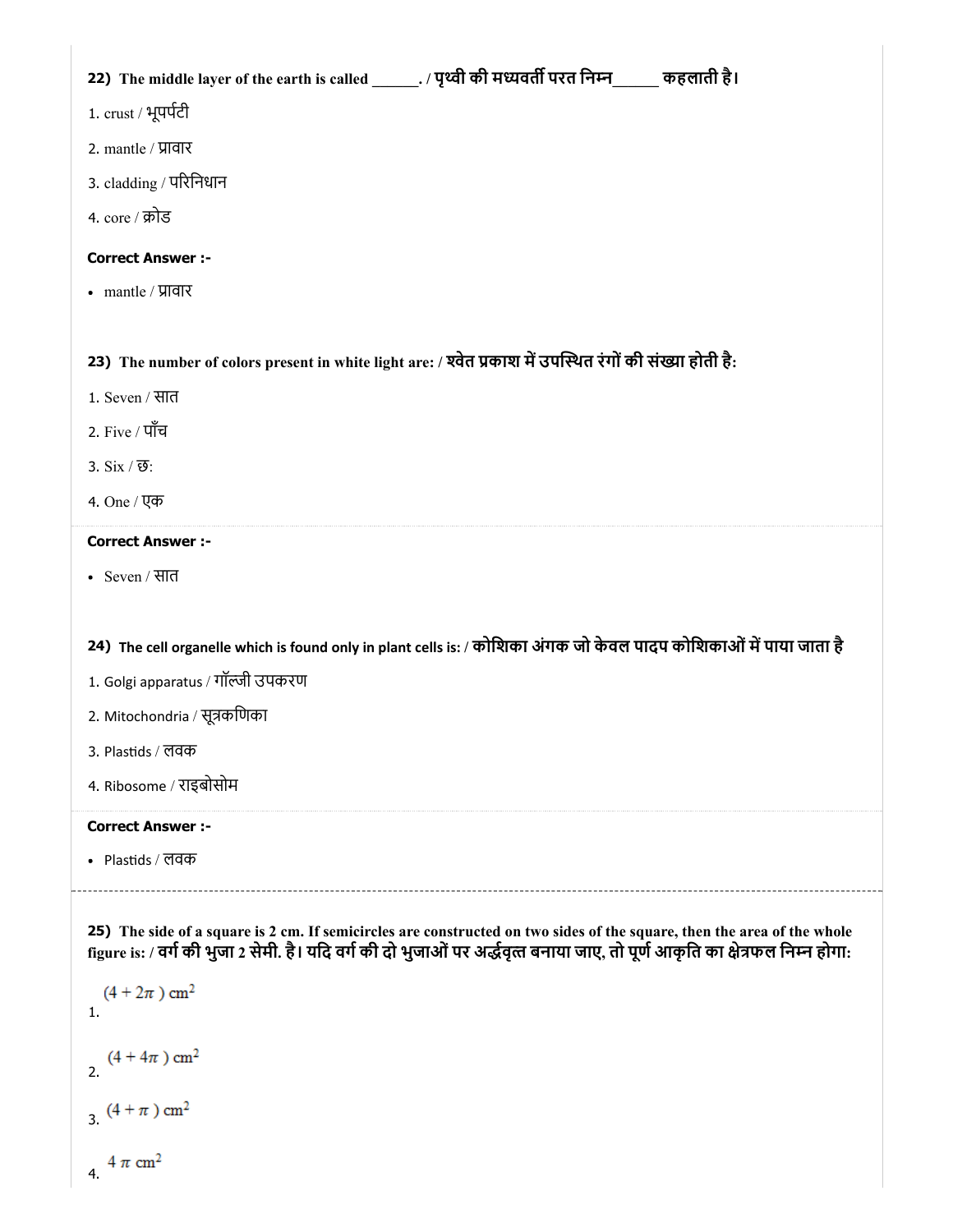| <b>Correct Answer :-</b>                                                                                                                                                                                                    |
|-----------------------------------------------------------------------------------------------------------------------------------------------------------------------------------------------------------------------------|
| $(4 + 2\pi)$ cm <sup>2</sup>                                                                                                                                                                                                |
|                                                                                                                                                                                                                             |
| 26) Farmers water their fields at night in cold winter because: / शीत के मौसम में किसान रात्रि में अपने खेतों में<br>पानी डालते हैं क्योंकि:                                                                                |
| 1. Due to low specific heat, allow the water in capillaries to freeze. / कम विशिष्ट ऊष्मा के कारण, केशिकाओं में पानी जमा हो<br>जाता है।                                                                                     |
| 2. It protects the plants from frost. / यह पौधों को तुषार से बचाता है।                                                                                                                                                      |
| 3. Rate of evaporation increases at night. / इससे रात में वाष्पन का दर बढ़ जाता है।                                                                                                                                         |
| 4. Plants absorb water faster at night. / पौधे रात में पानी को तेजी से अवशोषित करते हैं।                                                                                                                                    |
| <b>Correct Answer :-</b>                                                                                                                                                                                                    |
| • It protects the plants from frost. / यह पौधों को तुषार से बचाता है।                                                                                                                                                       |
|                                                                                                                                                                                                                             |
| are a gallinaceous domesticated fowl, bred and raised specifically for meat<br>27)<br>production. / ______________________ एक गृहकुक्कुट-संबंधी पालतू पक्षी, नस्ल है जो विशिष्ट रूप से मांस उत्पादन के लिए पाली<br>जाती है। |
| 1. Broilers / ब्रॉइलर                                                                                                                                                                                                       |
| 2. Ducks / बतख                                                                                                                                                                                                              |
| 3. Turkey / पेरू पक्षी (टर्की)                                                                                                                                                                                              |
| 4. Rhode Island / रोड आइलैंड                                                                                                                                                                                                |
| <b>Correct Answer :-</b>                                                                                                                                                                                                    |
| • Broilers / ब्रॉइलर                                                                                                                                                                                                        |
|                                                                                                                                                                                                                             |
| मदा के बिना जल में खनिज पोषक तत्व विलयन में पौधे उगाने का अभ्यास ______ कहलाता है।                                                                                                                                          |
| 1. tissue culture / ऊतक संवर्धन                                                                                                                                                                                             |
| 2. aeroponics / एरोपॉनिक्स                                                                                                                                                                                                  |
| 3. hydroponics / जल संवर्धन                                                                                                                                                                                                 |
| 4. roof top gardening / छत बागवानी                                                                                                                                                                                          |
| <b>Correct Answer:-</b>                                                                                                                                                                                                     |
| • hydroponics / जल संवर्धन                                                                                                                                                                                                  |
|                                                                                                                                                                                                                             |
| 29) $\{1 - [1 - (1 - n)^{-1}]^{-1}\}^{-1} =$                                                                                                                                                                                |
|                                                                                                                                                                                                                             |